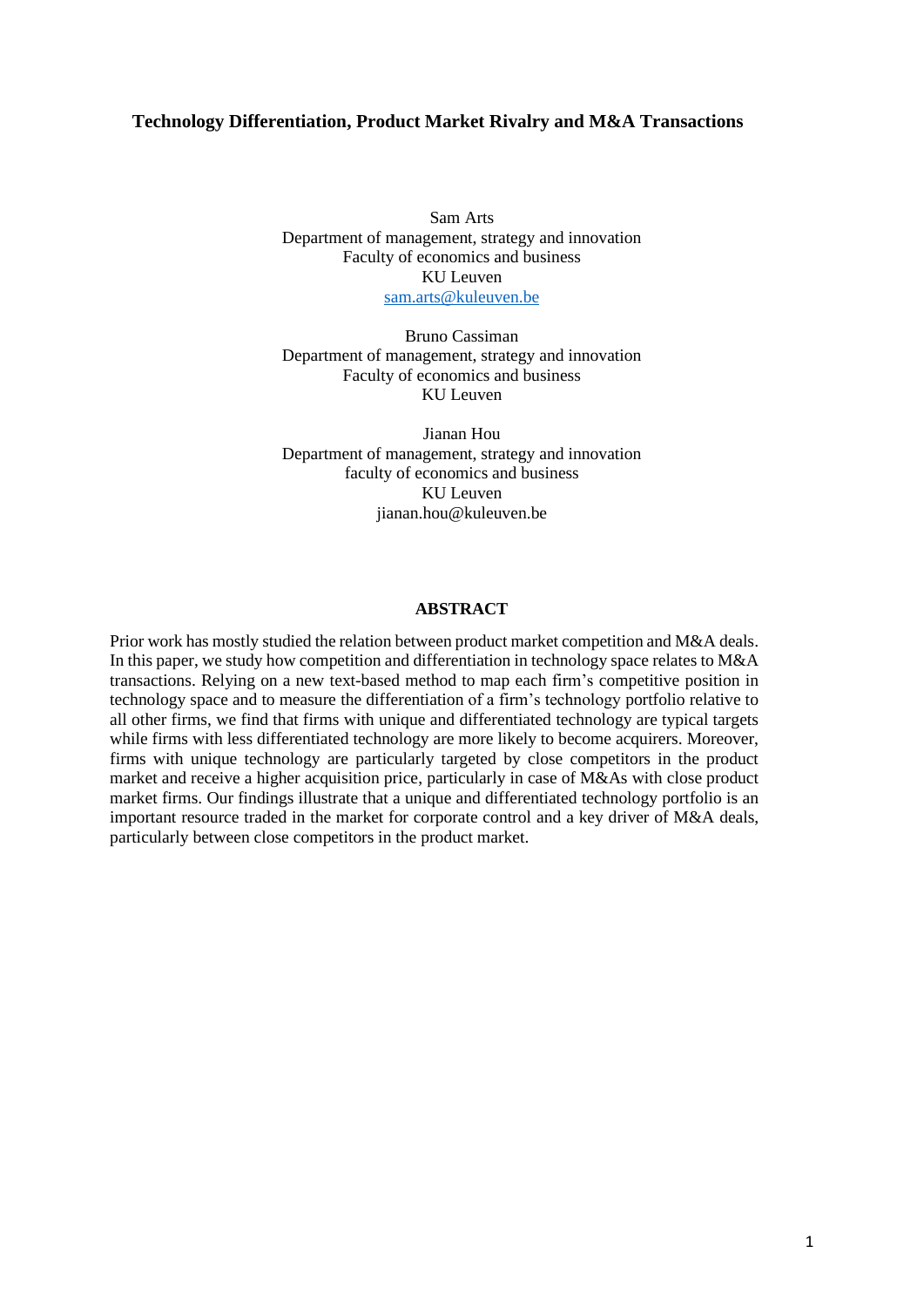### **1. Introduction**

According to the resource-based view, a firm's competitive advantage and superior performance relies on resources that are unique and difficult to imitate and substitute, such as unique and proprietary firm technology (Wernerfelt, 1984; Peteraf, 1993; Mowery et al., 1998). Besides conducting internal R&D to push the technology frontier and develop a unique technology portfolio, firms might also acquire these resources through M&As with other firms that successfully innovate (Barney, 1986; Phillips and Zhadanov, 2013). In fact, anecdotal evidence suggests that acquiring unique technology is a key driver for firms to engage in M&As, particularly when product market rivals pioneer new technologies (Holmström and Roberts, 1998). <sup>1</sup> To give one example, Overture Services was the first company to develop and patent cost-per-click technology in 2003, i.e. the internet advertising technology currently used by Google and Facebook, before being acquired by Yahoo! in the same year.<sup>2</sup>

Prior work has extensively studied the role of R&D investments and the size of technology portfolios – measured by patents – as driver of M&A deals and acquisition price (e.g. Bena and Li, 2014; Grimpe and Hussinger, 2014; Yu et al. 2016). In this paper, we theoretically contribute to the M&A literature by studying how the uniqueness and differentiation of a firm's technology portfolio influences M&A transaction incidence and acquisition price. Empirically, we develop a new textbased method to map each firm's competitive position in technology space and to measure the uniqueness or differentiation of a firm's technology portfolio relative to all other firms.<sup>3</sup> In line with the resource-based view, we treat a unique and differentiated technology portfolio as a key resource for a firm's competitive advantage and superior performance (Barney 1991; Peteraf, 1993; Mowery et al., 1998; Arts et al 2021). We further build on Barney (1986) and interpret M&As as resource acquisitions on strategic factor markets. Because firms' resource endowments – including the uniqueness and differentiation of their technology portfolio – varies, these resources might explain why certain firms become targets, which firms acquire those targets, and the eventual acquisition price paid for the targets (Adegbesan, 2009; Grimpe and Hussinger, 2014).

Collecting an economy wide dataset of all M&A transactions involving US public firms between 1984 and 2006, we match each target (acquirer) firm to a group of pseudo target (acquirer) firms based on industry, size, and market value, and match each real M&A deal (real target-acquirer pair) to multiple pseudo deals (e.g. Bena and Li, 2014). Controlling for amongst others R&D investments and the size of the technology portfolio (number of citation-weighted patents) which have been show to trigger M&As (e.g. Wagner and Cockburn, 2010; Phillips and Zhadanov, 2013; Bena

<sup>1</sup> See for instance https://www2.deloitte.com/content/dam/Deloitte/us/Documents/mergers-acqisitions/us-mergersacquisitions-2018-trends-report.pdf

<sup>&</sup>lt;sup>2</sup> Overture Services filed a patent (US6907566) in 2003 for a "method and system for optimum placement of advertisements on a webpage", the first patent in history pioneering the keyword "cost-per-click". The patent received more than 900 patent citations, including from the PageRank patent (US6285999), invented by Larry Page and exclusively licensed to Google. <sup>3</sup> Although not all technologies are patented (e.g. Hall et al., 2014), we will use firm patent portfolios, firm technology or firm technology portfolios interchangeably in this paper. Similarly, we will use the terms uniqueness and differentiation interchangeably.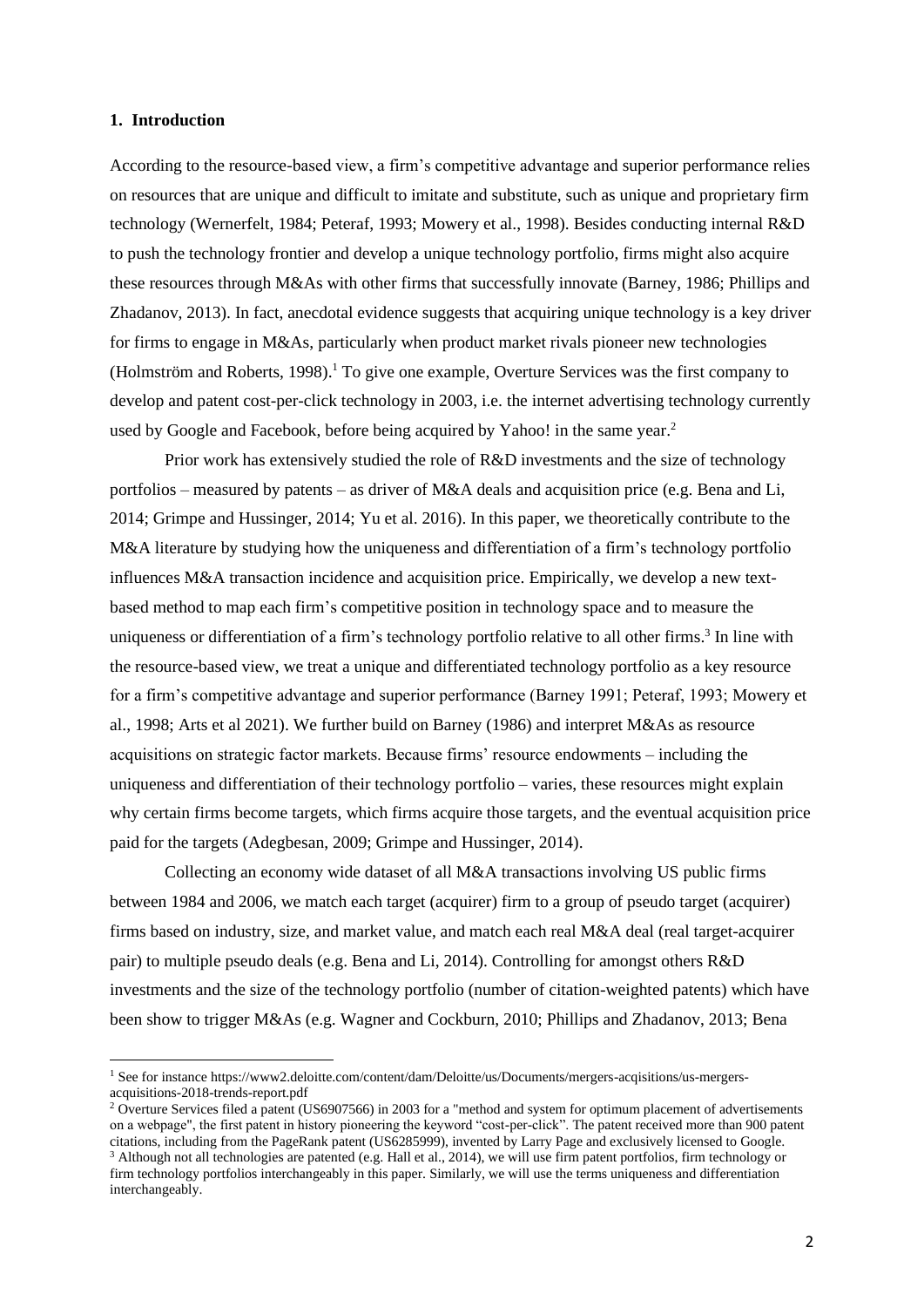and Li, 2014; Grimpe and Hussinger, 2014), we find that firms with unique and differentiated technology are more likely to become targets and are associated with a higher acquisition price. An increase in technology differentiation from the  $25<sup>th</sup>$  to the  $75<sup>th</sup>$  percentile increases the odds of being a target with 34% and the acquisition price with 8%. By contrast, firms with less unique technology are more likely to become acquirers. Increasing technology differentiation from the  $25<sup>th</sup>$  to the  $75<sup>th</sup>$ percentile corresponds with a decrease in the odds of becoming an acquirer with 56%. These findings suggest that technology pioneering firms – with more differentiated technology – are more likely to become targets while firms with less differentiated technology are more likely to become acquirers (Phillips and Zhadanov, 2013). Notably, the differentiation of a firm's technology portfolio is statistically and economically a more important driver of both M&A transaction incidence and acquisition price than the size of a firm's technology portfolio as measured by the number of citationweighted patents.

Furthermore, controlling for amongst others the technology similarity between acquirers and targets which has been shown to drive M&As (Ahuja and Katila 2001; Cassiman et al, 2005; Bena and Li, 2014), interaction effects at the deal level illustrate that firms with unique technology are particularly targeted by close competitors in the product market as measured by the overlap in the 10- K product descriptions of firms (Hoberg and Phillips, 2016). For close product market rivals ( $75<sup>th</sup>$ percentile of product market overlap), the odds of M&A transaction incidence are 4 times higher for targets with unique technology versus targets with less differentiated technology ( $75<sup>th</sup>$  versus  $25<sup>th</sup>$ ) percentile of technology differentiation). For distant product market firms  $(25<sup>th</sup>$  percentile of product market overlap), the odds of M&A transaction incidence are only 2 times higher for targets with a high versus low degree of technology differentiation. Likewise, the differentiation of the target's technology portfolio has a stronger effect on the acquisition price paid by close product market firms. The acquisition price paid by close product market firms is 28% higher for targets with a high versus low degree of technology differentiation. By contrast, the acquisition price paid by distant product market firms is only 17% higher for targets with a high versus low degree of technology differentiation.

Our paper makes different contributions to the literature studying the relationship between M&As and innovation (e.g. Valentini, 2012; Guadalupe et al., 2012; Seru 2014), and particularly to the stream of research studying R&D and innovation as drivers of M&A transaction incidence and acquisition price (e.g., Bena and Li, 2014; Grimpe and Hussinger, 2014; Chen et al. 2020). First, whereas prior work mostly studied the relation between product market competition and M&A deals (e.g. Phillips and Zhadanov, 2013; Cunningham et al., 2021), we study how competition and differentiation in technology space relates to M&A transactions. Second, we introduce a new textbased method to measure a firm's competitive position and differentiation in technology space relative to all other firms based on the semantic content of patent portfolio. Third, collecting an economy wide dataset of all M&A transactions involving US public firms between 1984 and 2006, our findings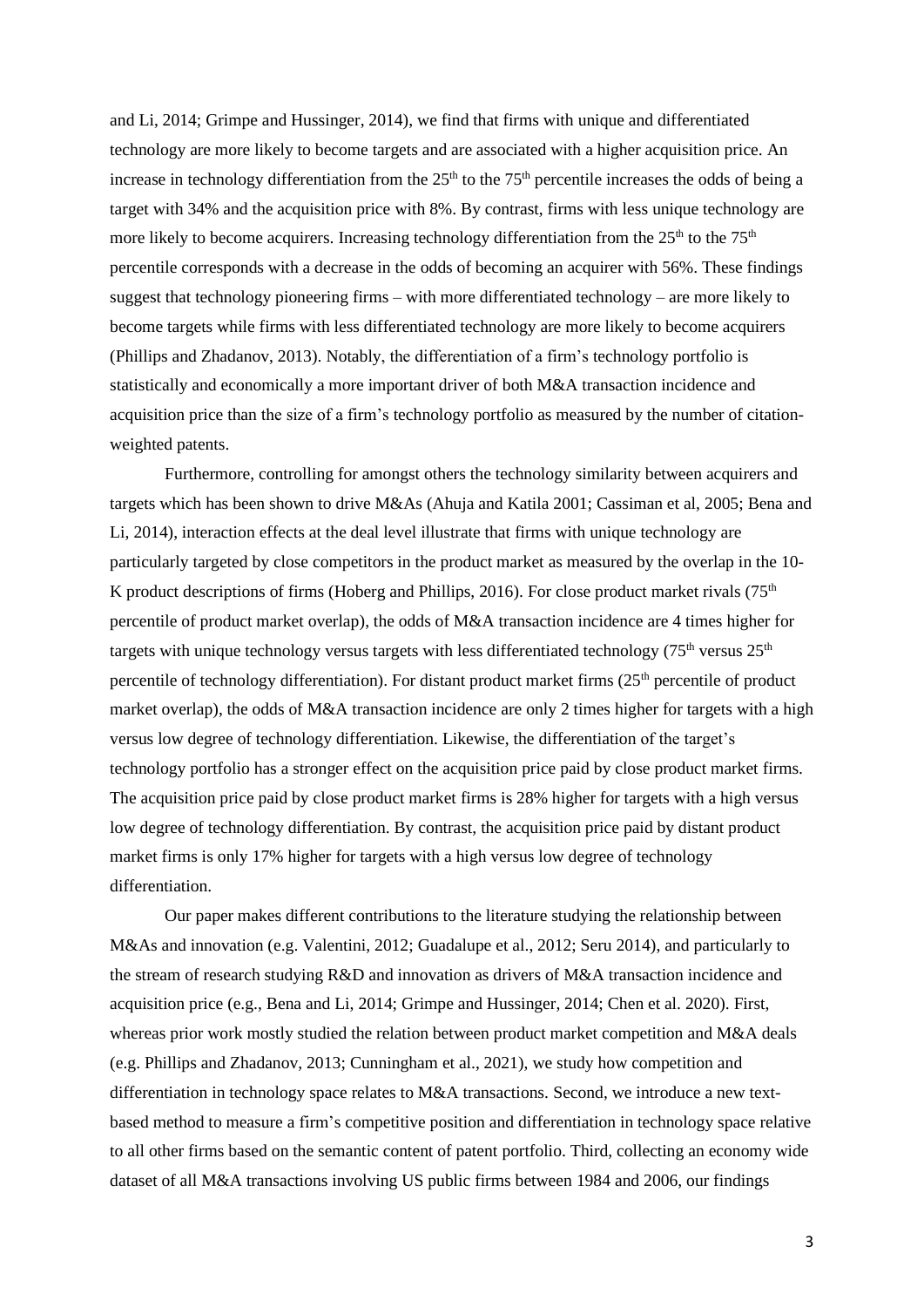illustrate that a unique and differentiated technology portfolio is a key resource traded in the market for corporate control and a key driver of M&A transaction incidence and acquisition price, particularly between close competitors in the product market (Barney 1986).

#### **2. Theory and hypotheses**

According to the resource-based view, a firm's competitive advantage and performance relies on resources that are unique and difficult to imitate and substitute, such as unique and proprietary firm technology (Wernerfelt, 1984; Peteraf, 1993; Mowery et al., 1998). To quantify the value of firm technology, prior work shows how R&D investments and the size of a firm's technology portfolio – as measured by patents – positively relate to firm performance (e.g., Hall et al., 2005). More recent work illustrates that the value of a firm's technology portfolio to a large extent also depends on its uniqueness and differentiation relative to the technology portfolio all other firms (Arts et al., 2021).<sup>4</sup>

Besides conducting internal R&D to push the technology frontier and develop a unique and differentiated technology portfolio, firms can also buy these resources through the market for technology or the market for corporate control (Arora & Gambardella, 1990; Arora et al., 2001). In line with prior work, we conceptualize M&As as resource acquisitions in strategic factor markets, and specifically focus on the acquisition of firm technology portfolios as measured by patents (Barney, 1986; Ahuja and Katila 2001; Grimpe and Hussinger, 2014; Bena and Li, 2014). A large survey of M&A executives pointed out that acquiring technology is the most important strategic driver for firms to engage in M&A deals. <sup>5</sup> Prior academic studies found mixed results and showed that firms with a higher R&D intensity, smaller patent portfolio, slower growth in patenting, but more heavily cited patents are more likely to be acquired or receive a higher acquisition price, while firms with a lower R&D intensity but a larger patent portfolio are more likely to be acquirers (Wagner and Cockburn, 2010; Bena and Li, 2014; Grimpe and Hussinger, 2008; Grimpe and Hussinger, 2014).

So far, the M&A literature studied R&D investments and patenting of acquiring and target firms in isolation and did not consider each firm's competitive position in the entire technology space including all other firms not involved in the M&A deal. However, to get a better understanding of how the boundaries of the firm and M&A transactions are drawn, one should transcend simple two-party relationships between acquirers and targets and take competitive interactions between all firms into account (Holmström and Roberts, 1998). A firm's competitive position in technology space, and the uniqueness or differentiation of its technology portfolio relative to all other firms, is arguably an important driver of M&A transactions overlooked in prior empirical studies.

<sup>4</sup> Using a panel of all US public firms from 1989-2015, and controlling for amongst others R&D investments and the number of citation-weighted patents in the portfolio, they illustrate that technology differentiation – the uniqueness of a patent portfolio relative to all other firms – has a strong positive and long-lasting relation with firm performance (ROA, Tobin's Q). <sup>5</sup> See https://www2.deloitte.com/content/dam/Deloitte/us/Documents/mergers-acqisitions/us-mergers-acquisitions-2018 trends-report.pdf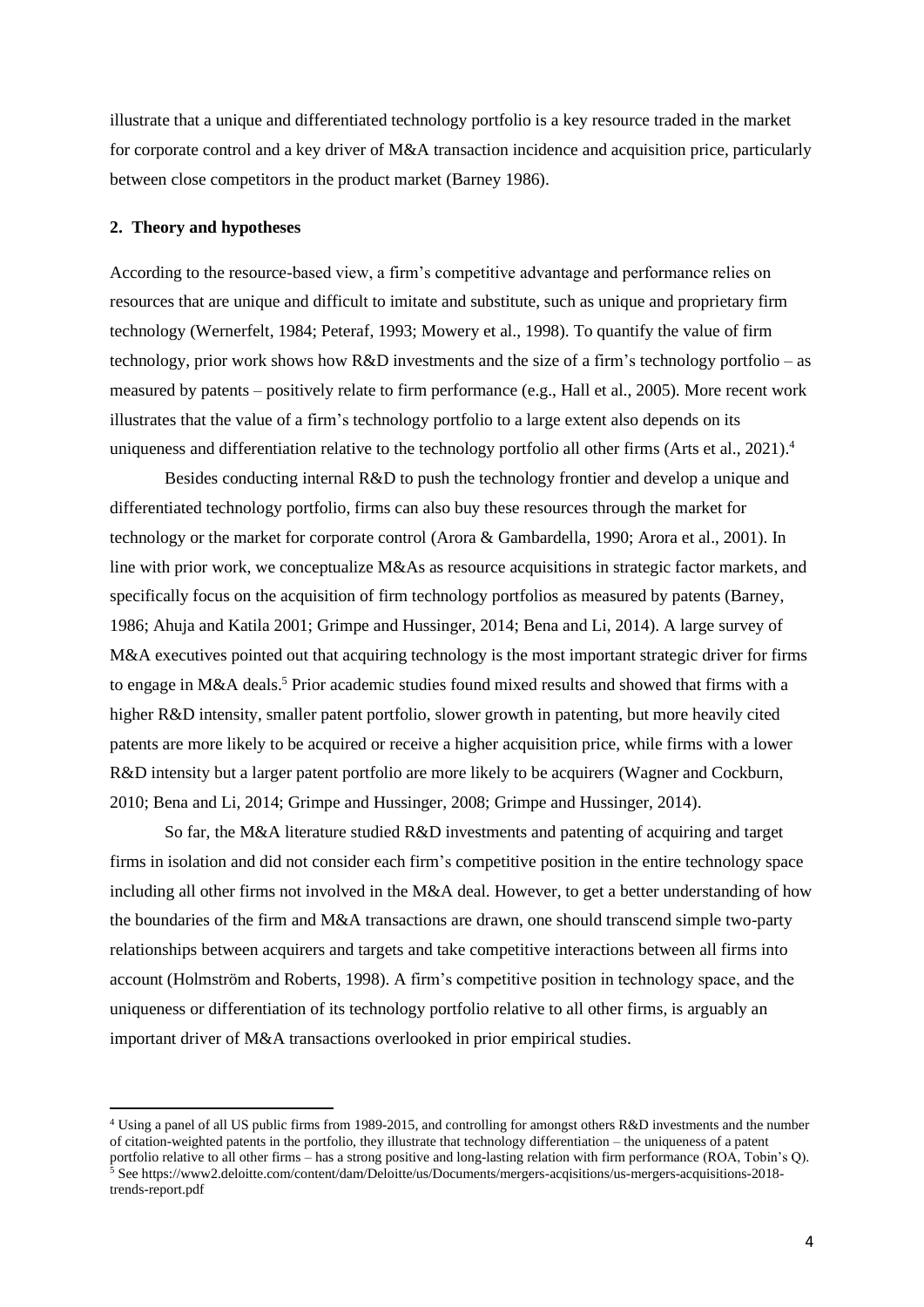Despite the lack of largescale empirical evidence, descriptive and anecdotal evidence suggest that acquiring a unique technology portfolio might play a key role in M&A decisions. For instance, a report from Deloitte in 2018 showed that nearly a third of the 1,200 S&P companies engaged in M&A deals with the primary purpose of acquiring unique and pioneering technologies in fields such as Artificial Intelligence, robotics and cyber security. <sup>6</sup> Even R&D intensive and technology pioneering firms such as Alphabet, Intel or Cisco engage in M&As to acquire unique and proprietary technology from other firms. <sup>7</sup> For instance, in 2017 Intel acquired Mobileye for 15.3 billion US dollars, a firm which pioneered and patented chip-based camera systems that power advanced driver assistance and self-driving cars.<sup>8</sup> Besides the motivation of acquirers to engage in M&As to get their hands on unique technology owned by other firms, potential target firms themselves may also have an incentive to invest in R&D and push the technology frontier in order to become an attractive acquisition target and exit through strategic sales (Phillips and Zhadanov, 2013). Given the importance of unique proprietary technology for firm performance (Arts et al. 2021), we hypothesize that firms with a high degree of technology differentiation, i.e. having a unique and differentiated technology portfolio, are more likely to become targets compared to otherwise very similar firms with a low degree of technology differentiation.

# *Hypothesis 1: Firms with a unique and differentiated technology portfolio are more likely to become targets.*

The price of firm resources in strategic factor markets is determined by other firms' expectations of the value of these resources (Barney, 1986). If resources are perceived as valuable by multiple other firms, a bidding competition might drive up the price of acquiring the resources. In case of M&As, the transaction price reflects the expected value of the resources of the target firm for the bidding firm (Grimpe & Hussinger, 2014; Arora et al., 2018). Given that unique and differentiated firm technology is an important resource for long-term firm performance (Arts et al. 2021), we hypothesize that target firms with a high degree of technology differentiation, i.e. having a unique and differentiated technology portfolio, should be associated with a higher acquisition price relative to target firms with a low degree of technology differentiation.

# *Hypothesis 2: Target firms with a unique and differentiated technology portfolio are associated with a higher acquisition price.*

Firms with unique technology should be particularly attractive targets for close competitors in the product market. By engaging in an M&A with a close competitor that has a unique technology portfolio, firms can both strengthen their competitive advantage by integrating the acquired technology into their own product business, and avoid current or future product market rivalry with the technologically differentiated target firm (Baker & Bresnahan 1985; Cunningham et al., 2021). To

<sup>6</sup> See https://www2.deloitte.com/ch/en/pages/financial-advisory/articles/future-of-the-deal.html

<sup>7</sup> See for instance: Bloomberg, February 29, 2008, "Innovation through Acquisition" and Forbes, November 8, 2005, "Does Innovation Through Acquisition Work?"

<sup>8</sup> https://www.wsj.com/articles/what-is-mobileye-1489412782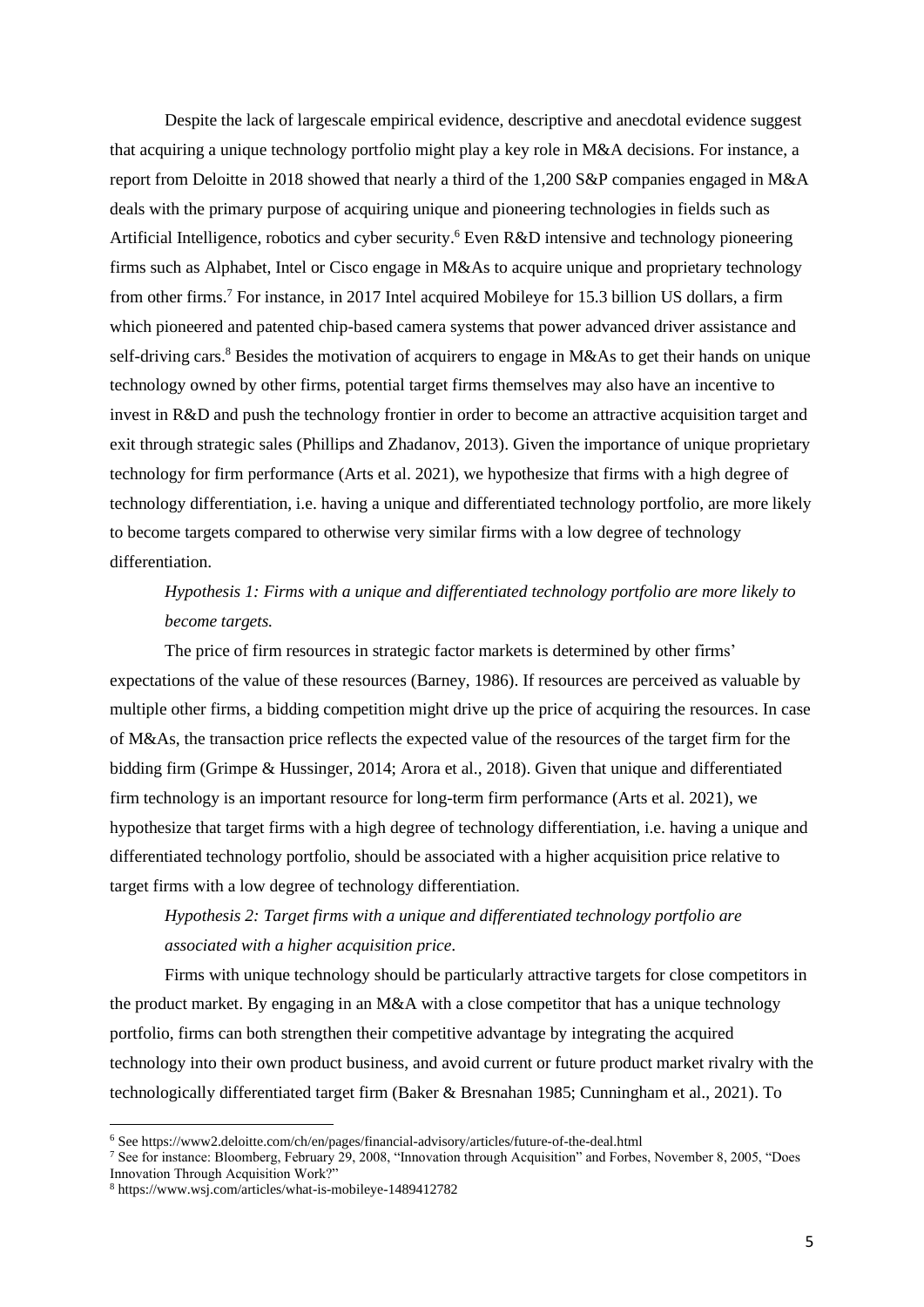give one example, Google bought three search engine companies (Outride, Orion, and Kaltrix) for their unique technology and patents. <sup>9</sup> For instance, Kaltrix, one of the acquired companies, pioneered and patented proprietary technology to dramatically speed up the calculations of Google's own PageRank algorithm.<sup>10</sup> These acquisitions allowed Google to directly incorporate the acquired unique technology and search engine features into its own online search tool and thereby strengthen its existing competitive advantage. At the same time, the acquisitions allowed Google to avoid current or future product market competition with these technology pioneering firms. As the example of Google and the acquisition of Overture Services by Yahoo! discussed in the introduction illustrate, a potential target firm's unique technology is presumably perceived as a more valuable resource in strategic factor markets by close competitors in the product market. Therefore, we hypothesize that firms with a high degree of technology differentiation, i.e. having a unique and differentiated technology portfolio, are particularly targeted by close competitors in the product market.

*Hypothesis 3: Firms with a unique and differentiated technology portfolio are particularly attractive targets for close competitors in the product market.*

Besides increasing M&A transaction incidence, the higher valuation of a target firm's technology by close product market rivals should also be reflected in the acquisition price, which captures the expected value of the resources of the target firm for the bidding firm (Barney, 1986). Because a unique and differentiated technology portfolio is presumably perceived as a more valuable resource by close product market rivals, we hypothesize that a target firm's technology differentiation should have a stronger effect on the acquisition price paid by close product market rivals versus the acquisition price paid by more distant product market firms.

*Hypothesis 4: The uniqueness and differentiation of a target firm's technology portfolio should particularly relate to a higher acquisition price if the acquirer is a close product market rival.*

## **3. Methodology**

## *3.1 Data and sample*

We combine data on all US public firms linked to patents from Arora et al. (2021), firm financial information from Compustat, data on product market overlap between firms from Hoberg and Philips (2016), data on stock market returns from the CRSP US stock database, and data on M&A deals involving US public firms from Thomson Reuters SDC.

<sup>9</sup> Se[e http://googlepress.blogspot.com/2001/09/google-acquires-technology-assets-of.html](http://googlepress.blogspot.com/2001/09/google-acquires-technology-assets-of.html) and

<http://googlesystem.blogspot.com/2006/04/google-acquires-orion-referential.html> <sup>10</sup> <https://en.wikipedia.org/wiki/Kaltix>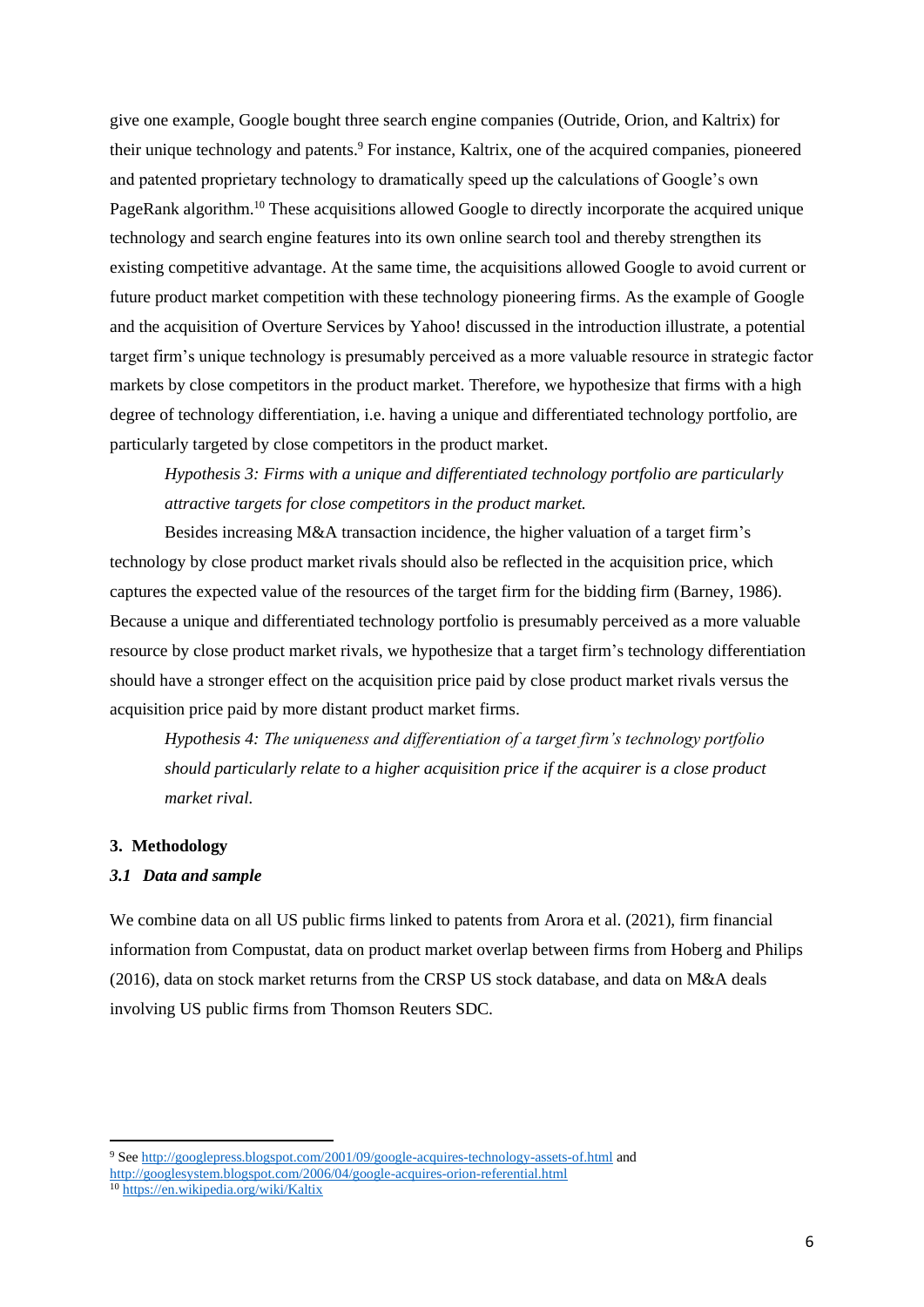To construct firm patent portfolios, we use the DISCERN patent database which matches all US public firms to patents from the USPTO for the period 1980-2015 (Arora et al., 2021). <sup>11</sup> In order to construct the patent portfolio of firm *i* in year *t*, we sample all granted patents linked to firm *i* with filing year between year *t-5* and year *t-1* (e.g., Ahuja and Katila 2001, Rothaermel and Deeds 2004, Hirshleifer et al. 2018).<sup>12</sup> The dataset includes 4,866 US public firms and 57,772 firm-year level patent portfolios for the years 1980 to 2015.

To collect information on M&A deals between US public firms, we follow Bena and Li (2014) and use the Thomson Reuters SDC Platinum domestic M&A database, and restrict the sample to completed deals announced between January 1 1984 and December 31 2006. All deals where the form was coded as a merger, an acquisition of majority interests, or an acquisition of assets remain in the dataset. We exclude deals whose acquirer or target firm is from the financial sector (primary SIC between 6000 and 6999). A deal is retained only in case the acquirer owns less than 50% of the target firm at announcement,<sup>13</sup> is seeking to own more than 50% of the target firm, and owns more than 90% of the target firm after the deal completion. In order to eliminate small and economically insignificant deals, we require that both acquirer's and target's total assets be valued at more than 1 million (acquirer/target firm total assets last 12 months prior to the deal) or that the transaction value is at least 1 million (all in 1984 constant dollars). Next, we examine how many deal participants are covered by Compustat (with information on historical industry classification<sup>14</sup> and financial characteristics) and the CRSP US stock database (with information on stock returns). To do so, we match each deal participant to Compustat by 6-digit CUSIP number and retrieve firm characteristics at the end of the fiscal year before deal announcement.<sup>15</sup> The stock return of deal participant from 14 months to 3 months prior to the deal announcement is retrieved from CRSP by 6-digit CUSIP number. Finally, we find 12,506 deals where all information on acquirers is available, 3,609 deals where information on target firms is available, and 1,665 deals where information on both acquirer and target firms is available**.** 

<sup>&</sup>lt;sup>11</sup> DISCERN database is available from[: https://zenodo.org/record/3709084.](https://zenodo.org/record/3709084) We start from a sample of 1,345,945 US patents granted between 1980 and 2015 and their disambiguated patent assignees at the time of patent grant. This sample of patents are assigned to either publicly listed US firms or one of their subsidiaries. We dynamically match each patent to its ultimate owner based on the matching dataset provided by DISCERN .

<sup>&</sup>lt;sup>12</sup> We require that the first active year of firm *i* should be no later than year *t* and the last active year should be no earlier than year *t-1.* Following Arora et al. (2021), we define an active record as the year with positive common shares traded and available sales. We set the last active year no earlier than year *t-1* instead of year *t* in order to include those firms which were acquired or dissolved in year *t* in the sample. When constructing the patent portfolio, we do not only include patents invented by itself but also patents acquired through M&A or other ownership change activities.

<sup>&</sup>lt;sup>13</sup> As the share owned by acquirer at announcement is not available for 98% of deals from SDC, we deduct the acquired share from share owned by acquirer after transaction to obtain the share owned by acquirer at announcement.

<sup>&</sup>lt;sup>14</sup> We download 256,636 "gykey-fiscal year" level observations from Compustat. However, the historical SIC information of 78,300 observations is not available. We fill in the missing values in two steps. First, if the historical SIC of the same firm in later years is available, we replace the missing SIC in earlier years with the first available historical SIC. Second, if the historical SIC information is unavailable for the company during the whole sample period (1983 to 2006), we replace the historical SIC with current SIC.

<sup>&</sup>lt;sup>15</sup> For a deal announced in year t, if the fiscal year end date of the acquirer (target) firm is earlier than the deal announcement date, we collect firm characteristics of the acquirer (target) firm at the end of fiscal year t. Otherwise, we collect firm characteristics at the end of fiscal year t-1.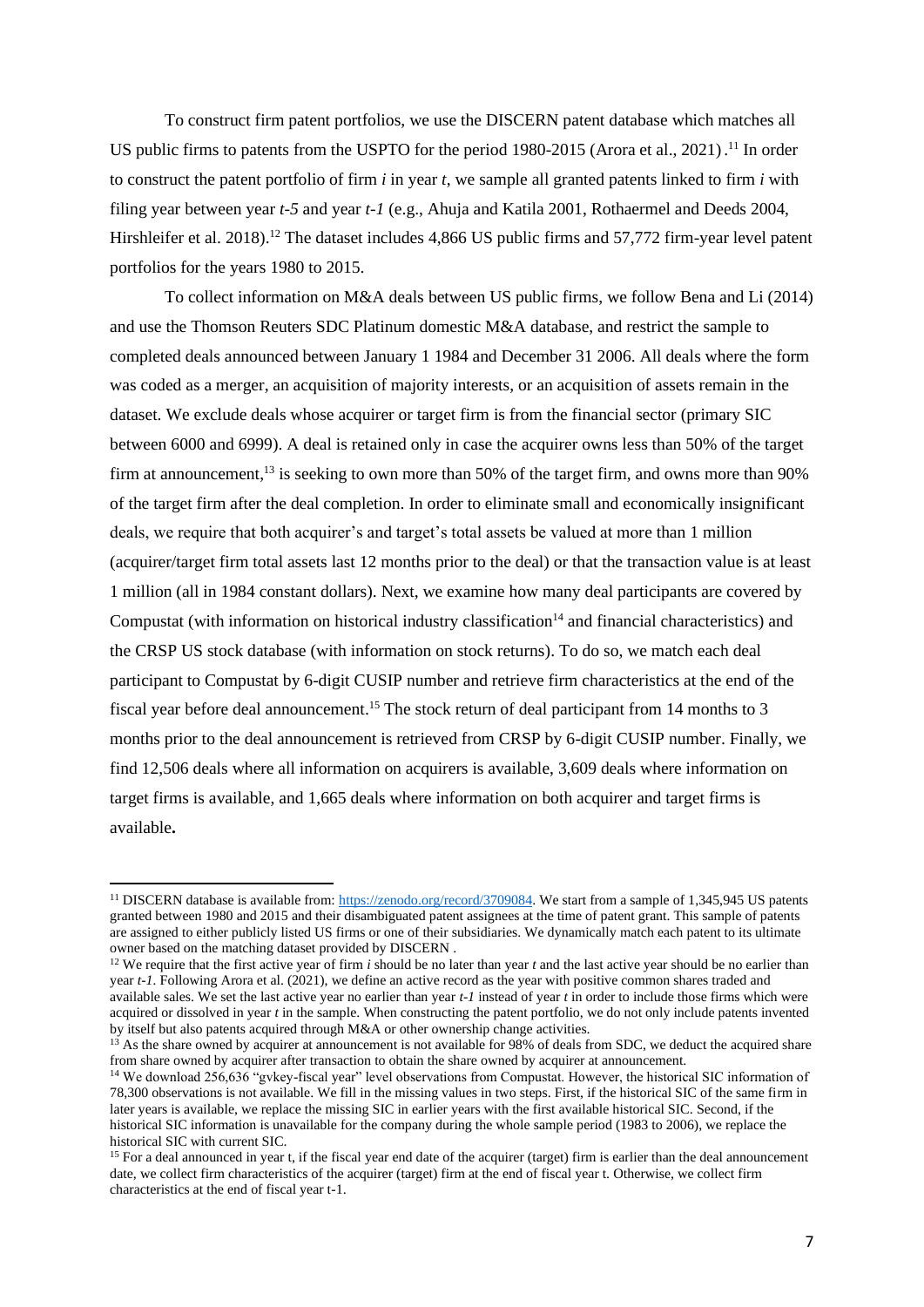To construct a matched control sample of pseudo targets and acquirers, we match each target (acquirer) firm to at most five pseudo target (acquirer) firms based on industry, size (assets), and market valuation (book-to-market value). For a target (acquirer) firm of a deal announced in year *t*, we first select all firms from the same industry (SIC code)<sup>16</sup> which were not involved in any M&A deal in the three-year period prior to year *t*. Among all control firms from the same industry, we select for each target (acquirer) firm up to five of the most similar control firms based on size (*total assets*) and market value (*B/M,* book-to-market value) as pseudo targets (acquirers) by means of propensity score matching (Bena and Li, 2014). As such, we have for each acquirer up to five pseudo acquirers, for each target up to five pseudo targets, and for each deal (acquirer-target pair) up to ten pseudo deals consisting of real acquirers matched to pseudo targets and real targets matched to pseudo acquirers. In the analysis, we restrict the sample to firms with at least one patent in their portfolio (between year *t-5* and year *t-1*)*.* The final sample includes 4,415 actual acquirers and 13,212 pseudo acquirers, 903 targets and 2,726 pseudo targets, and 379 actual deals (acquirer-target pairs) and 2,388 pseudo deals. Table A.1 in Appendix shows the number of acquirer/target firms and M&A deals over time.

## *3.2 Measuring firms' competitive position and differentiation in technology space*

Whereas prior work predominantly relied on patent classes to characterize firm technology portfolios (e.g., Puranam et al., 2009; Ornaghi, 2009; Makri et al., 2010; Phene et al. 2012; Bena & Li, 2014; Aharonson & Schilling 2016), we exploit the fact that firms have to provide a fully written disclosure of their technology in exchange for legal patent protection,<sup>17</sup> and harness the processed, cleaned, and stemmed technical keywords extracted from the titles, abstracts, and claims of all US patents (Arts et al., 2021).<sup>18</sup> Compared to patent classes, patent text provides a more detailed insight in a firm's technology portfolio (Thompson and Fox-Kean, 2005; Arts et al. 2018), and particularly in a firm's competitive position and differentiation in technology space relative to other firms (Arts et al. 2021b). Moreover, patent text outperforms in the identification of pioneering technologies which is important to assess whether a firm is pushing the technology frontier relative to other firms (Arts et al. 2021a).

First, we use the DISCERN data to construct the patent portfolio of each US public firm *i* in year *t* by collecting all of its patents filed between year *t-5* and *t-1.* To characterize a firm's technology

<sup>&</sup>lt;sup>16</sup> In line with Bena and Li (2014), we start from 4-digit SIC codes. If there are no more than 5 control firms in the same 4digit SIC as the actual acquirer (target), we will move to 3-digit SIC codes. Likewise, if there are no more than 5 control firms in the same 3-digit SIC group, we will move to 2-digit SIC codes.

<sup>&</sup>lt;sup>17</sup> According to U.S. law, a patent must "contain a written description of the invention ... in such full, clear, concise, and exact terms as to enable any person skilled in the art … to make and use the same, and shall set forth the best mode contemplated by the inventor or joint inventor of carrying out the invention." See 35 U.S. Code § 112, available from <https://www.law.cornell.edu/uscode/text/35/112>

<sup>&</sup>lt;sup>18</sup> For each patent, they concatenate title, abstract, and claims, lowercase the text, and tokenize it to words using the following regular expression: [a-z0-9][a-z0-9-]\*[a-z0-9]+|[a-z0-9]. They consider a word as a sequence of letters and numbers that could be separated by hyphens ("-"). Next, they remove words composed only by numbers, one-character words, stop words from the Natural Language Toolkit (NLTK) in the Python library, and words appearing in only one patent. In addition to natural stop words, they remove a manually compiled list of 32,255 very common non-technical keywords. Finally, They apply stemming to each word using the SnowBall method.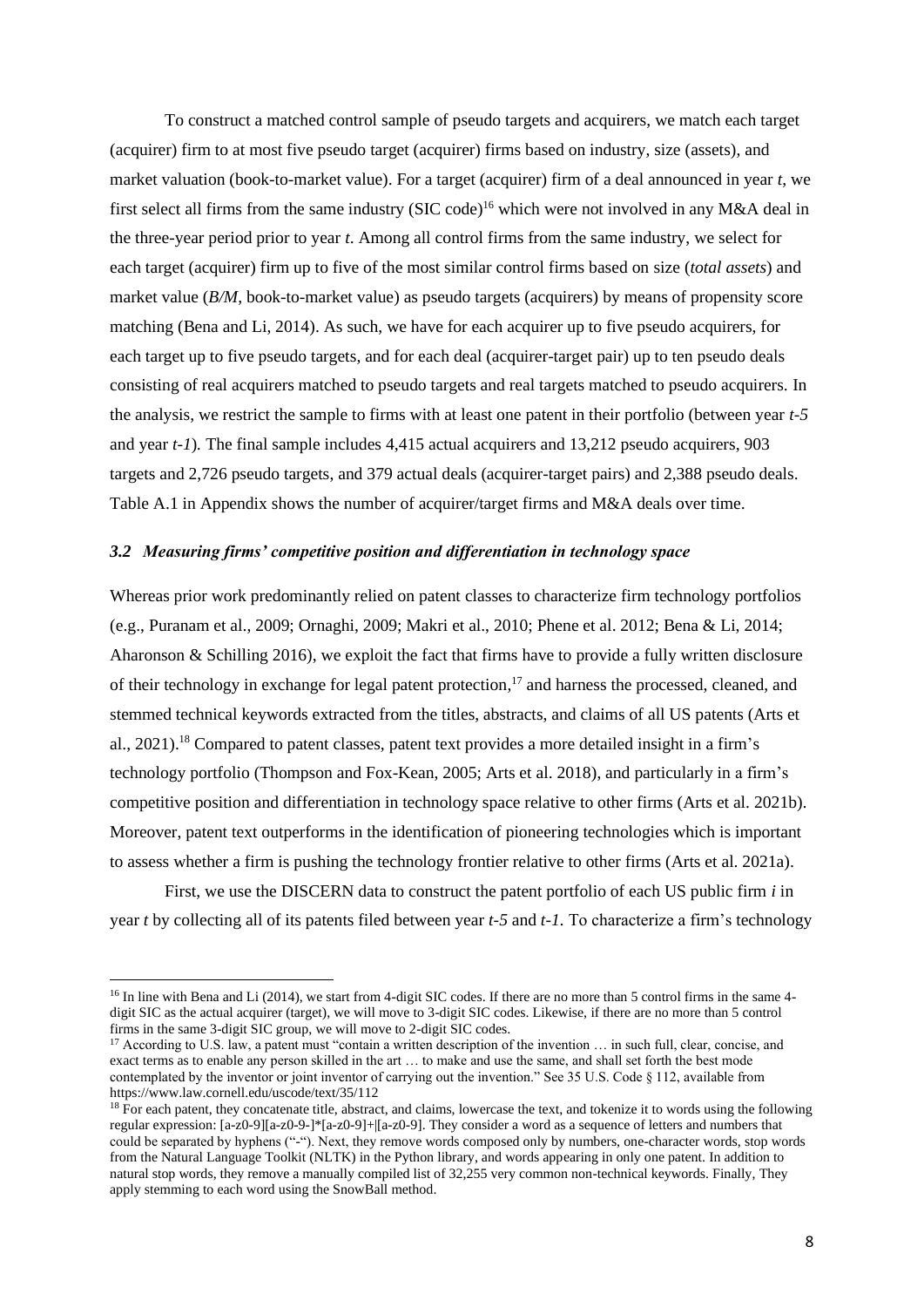portfolio, we represent the patent portfolio of firm *i* in year *t* as a vector of 1,030,335 dimensions where each dimension corresponds to one stemmed technical keyword from the entire vocabulary, and its value captures the share of patents from firm's *i* patent portfolio in year *t* which contain the particular keyword. To illustrate our approach, Figure 1 displays word clouds based on the 100 most frequent stemmed technical keywords in the patent portfolio of two different companies. For First Solar, manufacturer of thin film cadmium telluride photovoltaic panels, the most common stemmed technical keywords include *photovolta*, *film*, *cadmium*, *tellurid*, and *semiconductor.* For Infinera Corporation, manufacturer of wavelength division multiplexing-based packet optical transmission equipment, the most common stemmed technical keywords include *wavelength*, *multiplex*, *optic*, *signal*, and *transmiss. 19*

#### 'Insert Figure 1'

Next, we compute the technology similarity between two firms in a given year by means of cosine similarities (Jaffe 1989). We use TF-IDF weights which increase with the share of patents in a particular firm-year level patent portfolio which contain a particular keyword and decrease by the total number of firm patent portfolios from the entire population in the same year which contain the particular keyword.<sup>20</sup> TF-IDF weights help to adjust for the fact that certain keywords are more representative of a firm's patent portfolio in a given year (e.g., *photovolta* or *cadmium* for First Solar, or *wavelength* and *multiplex* for Infinera) and for the fact that some keywords appear very frequently across the patent portfolios of many firms and are therefore less representative for any given firm (e.g., *electr, tool, apparatus, or drug*). We compute for each year *tech similarity* for every pair of US public firms. Our data covers the years 1980-2015 and includes 4,832 firms, 57,772 firm-year observations,<sup>21</sup> and 98,279,118 pairwise *tech similarities*. Importantly, the correlation between *tech similarity* and *prod similarity* from Hoberg and Philips (2021) is only 0.25, illustrating that firms which are close competitors in the product market often rely on different technologies and vice versa.<sup>22</sup>

To measure the uniqueness and differentiation of firm *i*'s technology portfolio in year *t*, we calculate tech differentiation<sub>it</sub> =  $1 - \frac{1}{n}$  $\frac{1}{n-1}$ ∑ $_{j=1,j\neq i}^{n}$  *tech similarity*  $_{ijt}$ , with *n* equal to all firms active in year *t* and tech similarity<sub>ijt</sub> equal to the technology similarity between firm *i* and firm *j* in year *t*. Because of TF-IDF, new or recent keywords which capture pioneering technologies receive a higher weight in the calculation of technology differentiation while older and more established

<sup>21</sup> A firm-year observation is only included in case the firm has at least one patent in its portfolio (i.e. in years t-5 to t-1).  $22$  We downloaded pairwise business description/product similarity scores between 1988 and 2014 from the TNIC database (Hoberg and Philips 2021). The similarity is only available for firm-years whose 10K filings are available and are covered by Compustat. Financial firms (SIC 6000-6999) and firm-years with nonpositive sales or with assets less than 1 million are excluded...

<sup>&</sup>lt;sup>19</sup> We retrieved 1,671 unique and stemmed keywords from 135 First Solar patents filed between 2003 and 2014, and 2,247 words from 295 Infinera patents filed between 2000 and 2014.

 $20$  The TF-IDF adjustment is conducted as follows. First, we construct a vector for each firm where the value of each dimension captures the term frequency (TF), namely the share of patents using the given word. Second, for each word we count its document frequency (DF), namely the number of firms using this given word. Due to the high skewness of DF, we take the logarithm for it with base 10. Finally, we divide TF by the logarithm of DF to get the adjusted value.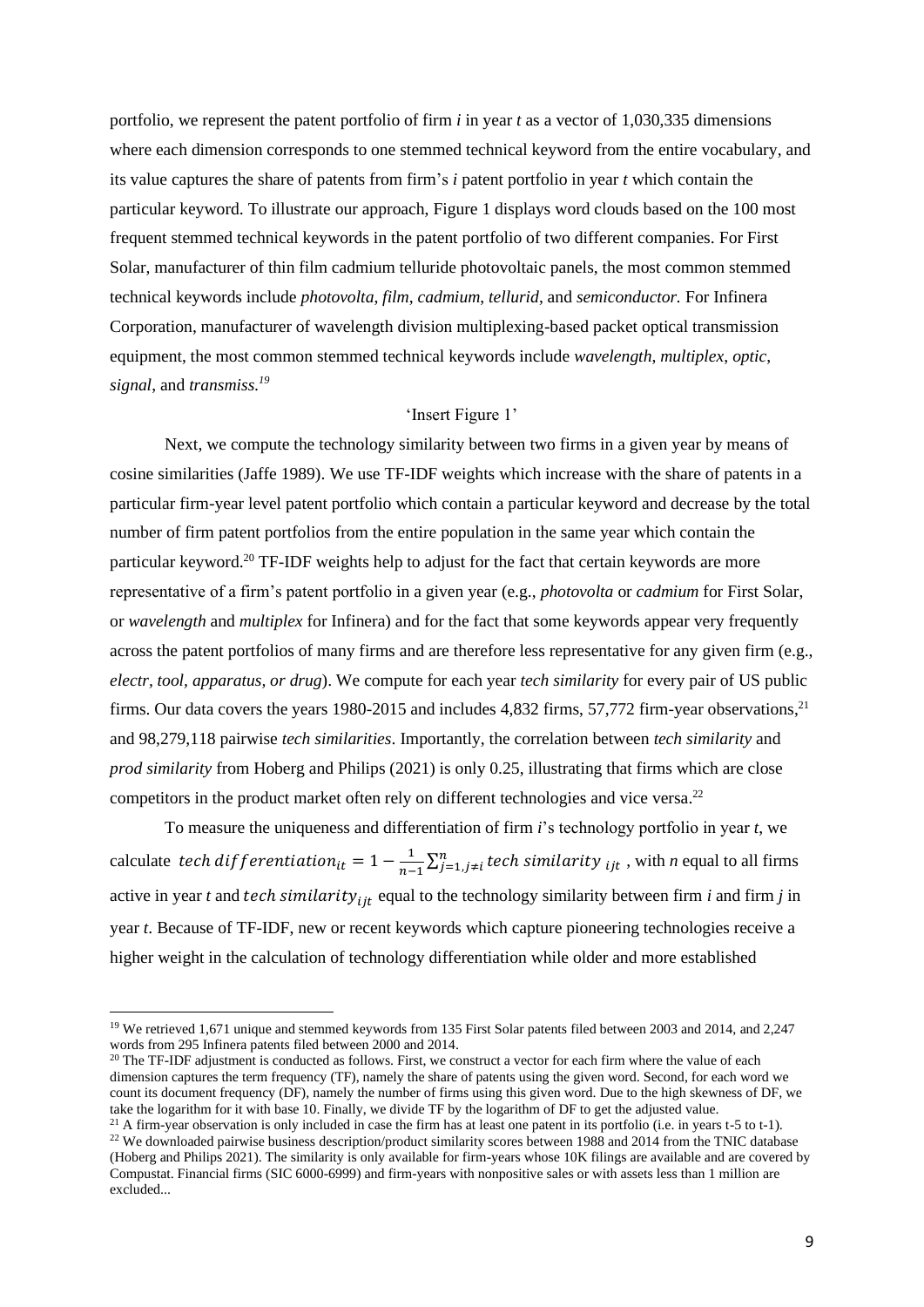keywords which are common across the portfolio of many companies receive a lower weight. Therefore, firms pioneering new technologies increase the uniqueness and differentiation of their technology portfolio relative to other firms. <sup>23</sup> For instance, Overture Services filed a patent in 2003 for a "method and system for optimum placement of advertisements on a webpage", the first patent pioneering the keyword "*cost-per-click"*, i.e. the internet advertising technology used by Google and Facebook amongst others. Pioneering cost-per-click technology increased the uniqueness and differentiation of Overture Services' technology portfolio. Interestingly, the company was acquired by Yahoo! in the same year. As another example, in 1988 the biotech firm Immunex discovered and patented "Interleukin-7", the first patent introducing the keyword "*il-7",* a protein which affects the invasion and growth of tumor cells. Immunex merged with American Cyanamid in 1992 and later was acquired by Amgen in 2002. As a final example, in 1992 Applied Immune Sciences pioneered and patented "the production of recombinant adeno-associated virus vectors", the first patent in history using the keyword "raav". rAAV was a major breakthrough in genome engineering and therapy enabling the insertion, deletion or substitution of DNA sequences into the genomes of live mammalian cells. The company was acquired 3 years later by Rhone-Poulenc Rorer. These examples illustrate how firms pioneering new technologies increase the uniqueness and differentiation of their technology portfolio and often become an attractive acquisition target.

To compare our new measure with the traditional characterization of firm technology portfolios, we also calculate *tech differentiation (class)*, *tech differentiation (subclass),* and *tech differentiation (citation)* in the exact same way except for using patent classes, subclasses, or backward patent citations from the firm's patents instead of keywords (e.g. Jaffe, 1989). Table A.2 in appendix provides a detail description of how each measure is constructed. Interestingly, our new textbased *tech differentiation* measure only weakly correlates with *tech differentiation (class)* (corr=0.109), *tech differentiation (subclass)* (corr=0.013), and *tech differentiation (citation)* (corr=- 0.074). These correlations illustrate how the semantic content of patent portfolios provides a different characterization of firm technology and a firm's competitive position and differentiation in technology space compared to the conventional approach based on patent classifications or citations.

# 'Insert Figure 2'

Our open access dataset of *tech similarity* for all pairs of US public firms and each year can be used to map and visualize a company's competitive position and differentiation in technology space relative to all or a selection of other firms. As an illustration, Figure 2 shows the network of all firms in the medical equipment industry in 1998. Each node represents one firm, the size of the node is proportional to the size of the firm's patent portfolio in 1998 (based on patents from 1993-1997), two nodes are connected by an edge in case the *tech similarity* between the firms is above 0.35, and the

 $^{23}$  The correlation between differentiation of firm i in year t and the number of new keywords pioneered by firm i in the period t-5 to t-1 (scaled by the total number of patents in t-5 to t-1) is 0.18 (significant at 1% level), illustrating how companies pioneering new technologies increase their technology differentiation.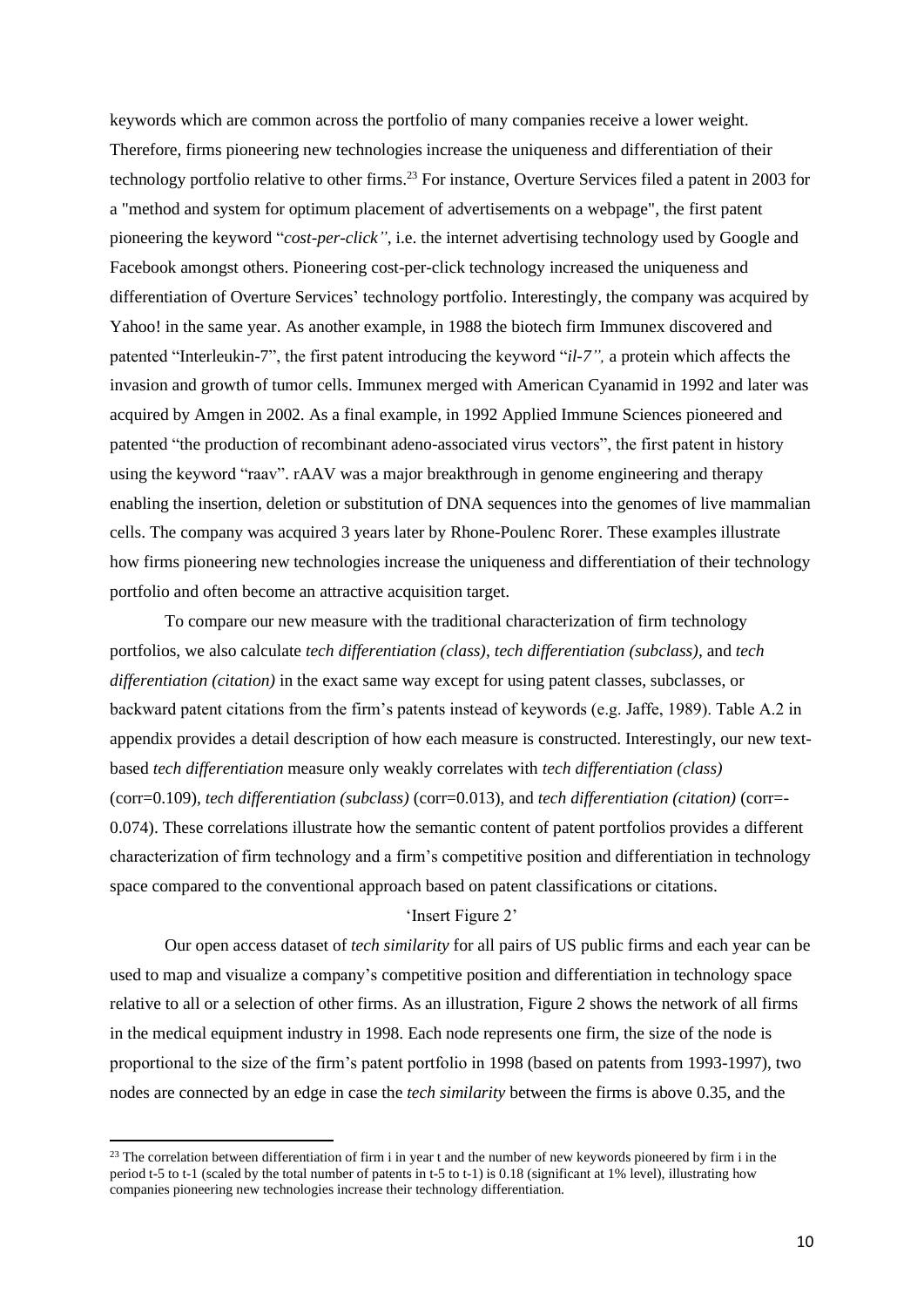thickness of the edge is proportional to *tech similarity* between the firms (thicker edge means higher *tech similarity*). Node colors represent different product market clusters based on the *prod similarity* between firms, i.e. the overlap in the 10-K product descriptions of firms, available from Hoberg and Philips (2016). The figure illustrates that firms with a unique and differentiated technology portfolio, i.e. isolated nodes with few links to other firms, are often acquired, particularly by product market rivals (firms from the same product market cluster). For example, in 1998 Guidant acquired Incontrol. Incontrol's technology for treating heart arrhythmia complemented Guidant's products for minimally invasive cardiac treatment. 24

#### *3.3 Other variables*

In line with prior work, we include *total assets*, *sales change*, *ROA*, *leverage*, *cash*, *stock return*, and *B/M* to control for firms' financial characteristics (Bena and Li, 2014; Hirshleifer et al. 2018). Besides *tech differentiation*, we include other firm innovation characteristics: *R&D intensity*, *citation-weighted patents,* and *tech specialization.* We winsorize all financial characteristics from Compustat/CRSP at the 1% and 99% levels (e.g. Bena and Li 2014, Hirshleifer et al. 2018, Belenzon et al. 2016, Humphery-Jenner 2014, Custódio et al. 2019). At the (pseudo) deal level, we include both *tech similarity* and *prod similarity* between (pseudo) acquirers and (pseudo) targets because technology and product market similarity are important drivers of M&A deals (Bena & Li, 2014; Hoberg & Philips, 2010; Yu et al., 2016; Ornaghi, 2009). Finally, we control for the fact whether (pseudo) acquirers and (pseudo) targets are from the *same state.* All variables are defined in Table A.2 in appendix.

#### **4. Results**

### *4.1 Firm likelihood to engage in M&As*

In this section, we investigate how technology differentiation relates to a firm's likelihood to be a target or acquirer. Table 1 presents descriptive statistics for targets versus industry, size, and B/M matched pseudo targets (Panel A), acquirers versus industry, size, and B/M matched pseudo acquirers (Panel B), and actual deals (acquirer-target pairs) versus pseudo deals (pseudo acquirer-target pairs) (Panel C).

### 'Insert Table 1'

As shown in Panel A of Table 1, targets are not significantly different from pseudo targets in terms of *R&D intensity*, *citation-weighted patents*, or *tech differentiation*. As shown in Panel B, acquirers are less R&D intensive and have a lower degree of *tech differentiation* compared to pseudo acquirers, but have more *citation-weighted patents* and a lower degree of *tech specialization*. These statistics suggest that having a low R&D intensity and missing a differentiated technology portfolio might trigger companies to become an acquirer. Comparing acquirers with targets, we find that

<sup>24</sup> https://www.bizjournals.com/sanjose/stories/1998/08/10/daily8.html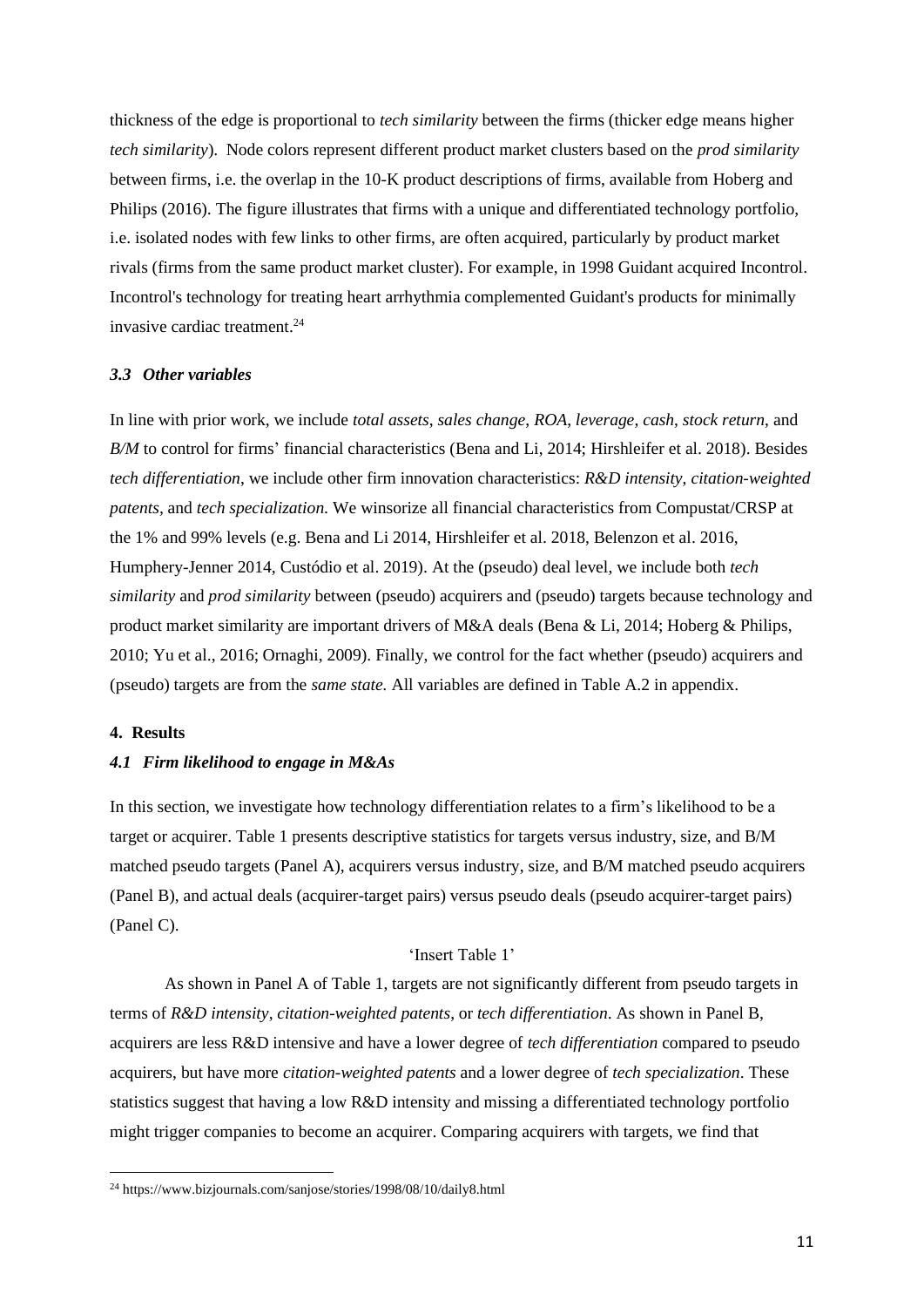acquirers on average have much more *citation-weighted patents* compared to targets, but targets are more R&D intensive, have a higher degree of *tech differentiation* and *tech specialization*. In terms of financial characteristics, acquirers own larger *assets* and *cash* holdings, achieve higher *ROA* and *stock return*, and have lower *B/M* compared to targets. Finally, in Panel C of Table 2, we see that actual acquirer-target pairs have both a higher *tech similarity* and *prod similarity* compared to pseudo acquirer-target pairs, and are more likely to locate in the *same state*.

In line with Bena and Li (2014), we run the following conditional logit model to estimate the likelihood of being a target:

Target<sub>imt</sub> =  $\alpha + \beta_1 *$  tech differentiation<sub>it</sub> +  $\beta_2 *$  innovation characteristics<sub>it-1</sub> +  $\beta_3$ *\** financial characteristics<sub>it-1</sub> +  $dealFE_m + \varepsilon_{imt}$ 

Target<sub>imt</sub> equals one if firm  $i$  is the actual target in deal  $m$  in year  $t$ , and equals zero in case of an industry, size, and B/M matched pseudo target. We control for firm *i's* financial characteristics (i.e. *total assets, stock return, sales change, leverage, cash, ROA,* and *B/M*) and innovation characteristics (i.e. *R&D intensity*, *citation-weighted patents*, and *tech specialization*) in year *t-1.*  Notice that tech differentiation<sub>it</sub> is calculated based on firm *i's* patents from years *t-5 to t-1*. DealFE<sub>m</sub> refers to deal fixed effects for target and matched pseudo targets involved in deal *m*. The same specification is applied to the sample of (pseudo) acquirer firms to distinguish acquirers from industry, size, and B/M matched pseudo acquirers. In line with Alcacer and Chung (2014), we calculate the marginal effect as odds ratio change caused by one standard deviation increase of the corresponding variable.

# 'Insert Table 2'

Table 2 displays the results of the conditional logit models with binary indictors for target (columns 1-4) and acquirer (columns 5-8) as outcomes. In line with Hypothesis 1, R&D intensive firms with a more unique and differentiated technology portfolio are more likely to become targets. A one standard deviation increase in *R&D intensity* and *tech differentiation* increase the odds ratio of being acquired with respectively 44.1% and 25.2% (column 1). *Citation-weighted patents* and *tech specialization* have no significant effect on the likelihood of becoming a target. As shown in column 5, firms with a lower *R&D intensity*, fewer *citation-weighted patents*, and a less differentiated technology portfolio are more likely to be acquirers. A one standard deviation increase in *R&D intensity, citation-weighted patents,* and *tech differentiation* decreases the odds ratio of being an acquirer with respectively 15.2%, 14.1% and 37.0%. Interestingly, the effect of *tech differentiation* measured by means of patent classes, subclasses or citations is mostly insignificant and much smaller compared to *tech differentiation* based on patent text. This result illustrates how patent text provides a different characterization of a firm's competitive position and differentiation in technology space compared to the traditional approach based on patent classification and citations (e.g., Jaffe 1989).

#### *4.2 M&A transaction pairing*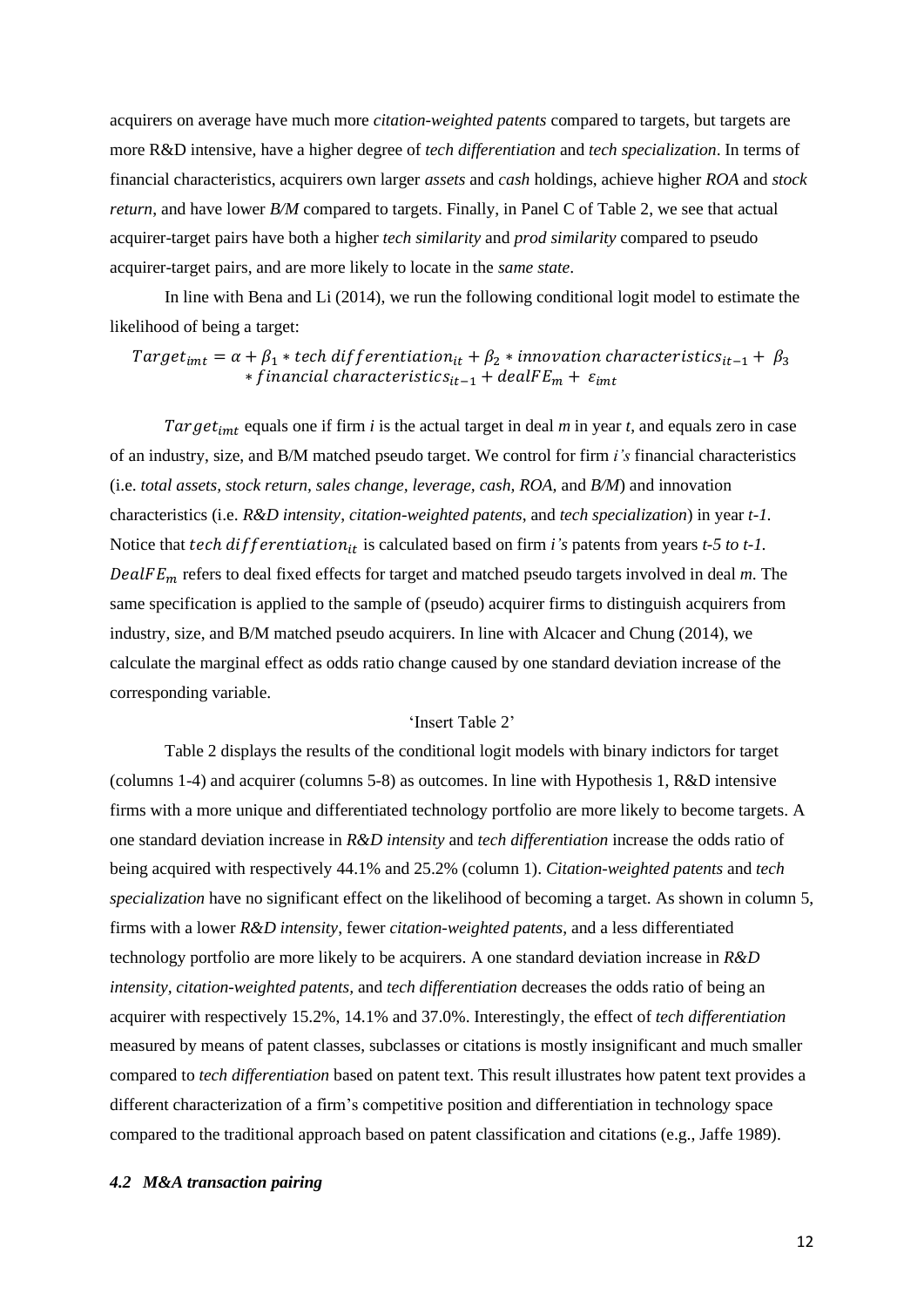To study M&A transaction likelihood between (pseudo) acquirers and (pseudo) targets, we run the following deal-level conditional logit model.

 $AcquireTarget_{iimt} = \alpha + \beta_1 * target tech\ differentiation_{it} + \beta_2 *$ acquirer tech differentiation<sub>it</sub> + $\beta_3$  \* tech similarity<sub>iit</sub> +  $\beta_4$  \* prod similarity<sub>iit</sub>  $+\beta_5 *$  target tech differentiation<sub>it</sub> \* prod similarity<sub>iit</sub> +  $\beta_6 *$ *innovation characteristics*<sub>it-1</sub> + $\beta$ <sub>7</sub> \* *financial chacteristics*<sub>it-1</sub> + $\beta$ <sub>8</sub> \* *innovation characteristics*<sub>it-1</sub> +  $\beta_9 * f$ *inancial chacteristics*<sub>it-1</sub> +  $\beta_{10} *$ same state<sub>iit</sub> +  $dealFE_m + \varepsilon_{iimt}$ 

AcquirerTarget<sub>ijmt</sub> equals one if firm *i* and firm *j* are the actual acquirer-target pair for deal *m* in year *t*, and zero in case of industry, size, and B/M matched pseudo acquirer-target pairs. We control for the financial and innovation characteristics of both firm *i* and firm *j* in year *t-1,* and capture the effect of geographic location on M&A transactions by including same state<sub>ijt</sub> equal to one in case firm *i* and *j* are located in the same state in year *t*. Next, tech similarity<sub>ijt</sub> and prod similarity<sub>iit</sub> capture the technology and product market similarity between firms *i* and *j* in year *t*. Finally,  $\text{DealFE}_m$  capture deal fixed effects. Due to data availability, we restrict the analysis to 2,186 deals of which 311 real deals and 1,875 matched pseudo deals<sup>25</sup>. In particular, we can only include deals for which both (pseudo) acquirers and (pseudo) targets have at least one patent (to measure *tech similarity*). To improve readability, we will refer in the tables and discussion of the results to acquirers for the group of firms including both acquires and matched pseudo acquirers, and to targets for the group of firms including both targets and matched pseudo targets.

# 'Insert Table 3'

As shown in column 2 of Table 3, technology and product market similarity between acquirers and targets are both important drivers of M&A transactions. A one standard deviation increase in *tech similarity* and *prod similarity* multiply the odds of an M&A deal with respectively 2.6 and 3.3. This finding is consistent with prior studies emphasizing the important role of technology and product market synergies for M&As (e.g. Ahuja and Katila 2001, Hagedoorn and Duysters 2002, Hoberg and Philips 2010, Makri et al. 2010, Sears and Hoetker 2014, Bena and Li 2014, Yu et al. 2016). In line with our previous findings in Table 2 and Hypothesis 1, a one standard deviation increase in *target tech differentiation* increases the odds of a deal with 191% while a standard deviation increase in *acquirer tech differentiation* decreases the odds of a deal by 96% (column 3). In column 3, we include the interaction between *target tech differentiation* and *prod similarity* which is significant at p=0.069. In line with Hypothesis 3, the differentiation of a target's technology portfolio particularly increases M&A transaction likelihood with acquirers that are close competitors in the product market. For close product market rivals (75<sup>th</sup> percentile of *prod similarity*), the odds of M&A transaction incidence are 4 times higher for target's with unique and differentiated technology versus targets with less

<sup>&</sup>lt;sup>25</sup> Prod market similarities are not available for all deals announced before 1989, given Hoberg and Philips (2021) restrict to firm-years whose 10K filings are available and are covered by Compustat. Furthermore, financial firms (SIC 6000-6999) and firm-years with nonpositive sales or with assets less than 1 million are excluded.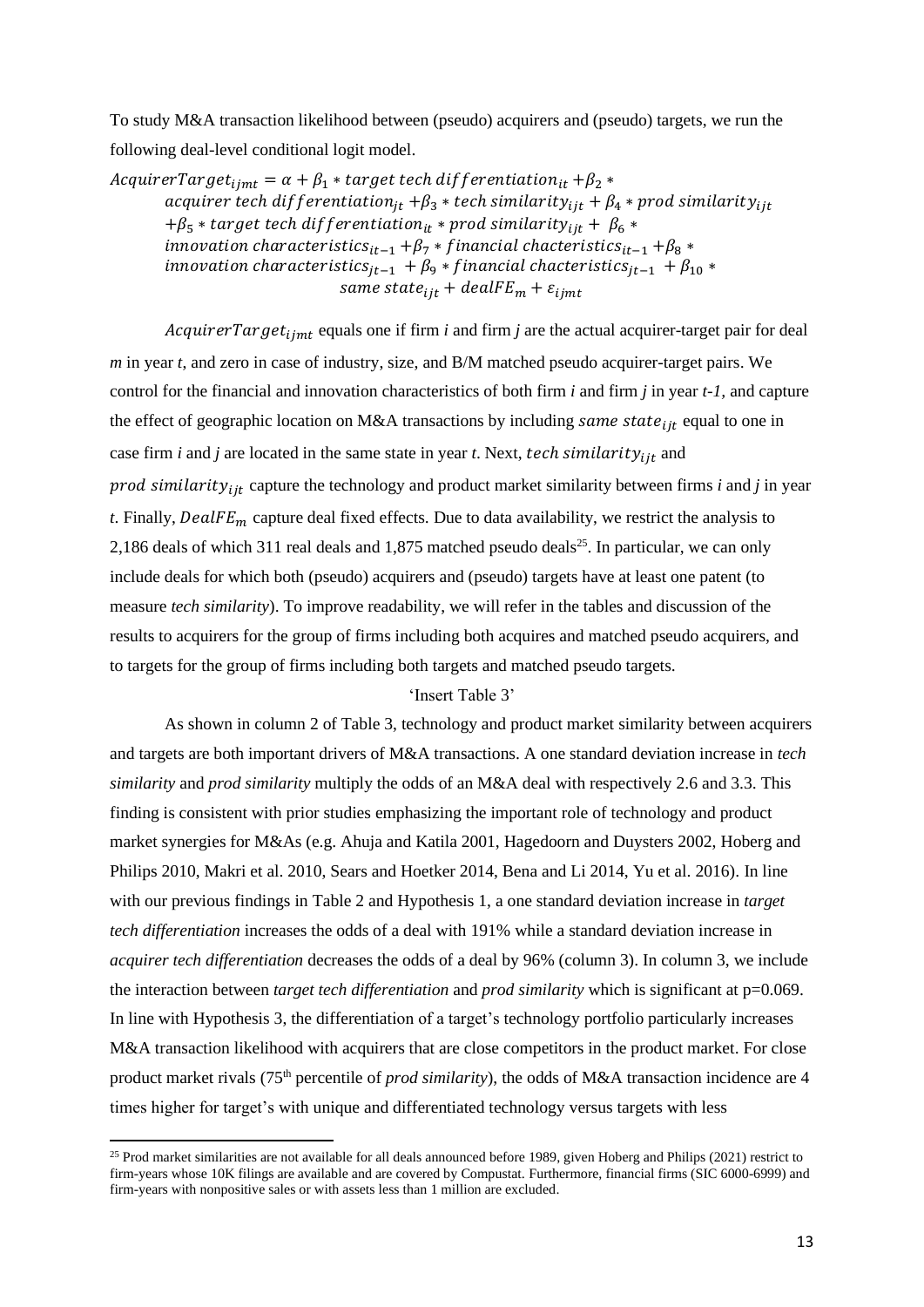differentiated technology (75th versus 25th percentile of *target tech differentiation*). For more distant product market firms (25<sup>th</sup> percentile of *prod similarity*), the odds of M&A transaction incidence are only 2 times higher for target's with a high versus low degree of technology differentiation.

### *4.3 Acquisition price*

To examine the relation between the technology differentiation of a target firm and the acquisition price, we estimate the following model by ordinary least squares (OLS):

Acquisition price<sub>imt</sub>

 $= \alpha + \gamma_i + \delta_t + \beta_1 *$  target tech differentiation<sub>it</sub> +  $\beta_2 *$  tech similarity<sub>iit</sub> +  $\beta_3$  \* prod similarity<sub>iit</sub> +  $\beta_4$  \* target tech differentiation<sub>it</sub>  $*$  prod similarity<sub>iit</sub> +  $\beta_5 *$  innovation characteristics<sub>it-1</sub> +  $\beta_6$ *∗* financial characteristics<sub>it-1</sub> +  $\varepsilon_{imt}$ 

Acquisition price<sub>imt</sub> equals the logarithmic transformation of the price paid for target *i* for deal *m* in year *t*. We control for target firm *i*'s financial characteristics (i.e. *total assets, stock return, sales change, leverage, cash, ROA,* and *B/M*) and innovation characteristics (i.e. *R&D intensity*, *citation-weighted patents*, and *tech specialization*) in year *t-1* and include transaction announcement year ( $\delta_t$ ) and industry fixed effects ( $\delta_t$ )<sup>26</sup>. As before, t*ech similarity<sub>ijt</sub>* and prod similarity<sub>ijt</sub> capture the technology and product market similarity between target firm *i* and acquirer firm *j* in year *t*. We restrict the sample to a cross section of 902 actual targets whose acquisition price is available in SDC. In contrast to estimating the likelihood of being a target/acquirer and M&A transaction incidence, we cannot include matched (pseudo) acquirers/targets and deal fixed effects.

## 'Insert Table 4'

Table 4 summarizes the results. The number of observations varies across columns due to data availability. In particular, *tech similarity* is only available in case both the target and acquirer have at least one patent. In line with Hypothesis 2, we find that target firms with a more unique and differentiated technology portfolio are associated with a higher acquisition price. A one standard deviation increase in *tech differentiation* relates to an increase in acquisition price between 7% and 17%. In terms of other innovation characteristics, we find that more R&D intensive firms and firms with more citation-weighted patents also receive a higher acquisition price. A standard deviation increase in *target R&D intensity* relates to a increase in transaction price with 14%-34% and a standard deviation increase in *citation-weighted patents raises* transaction price by 10%-17%. In columns 3-4, we include *tech similarity* and *prod similarity* between target and acquirer and the interaction between *target tech differentiation* and *prod similarity*. The effect of *citation-weighted patents* becomes insignificant after including *tech similarity* and *prod similarity.* In contrast to Grimpe

 $26$  Year dummies are generated based on transaction announcement year. Industry dummies are generated based on the first digit of firm's SIC code.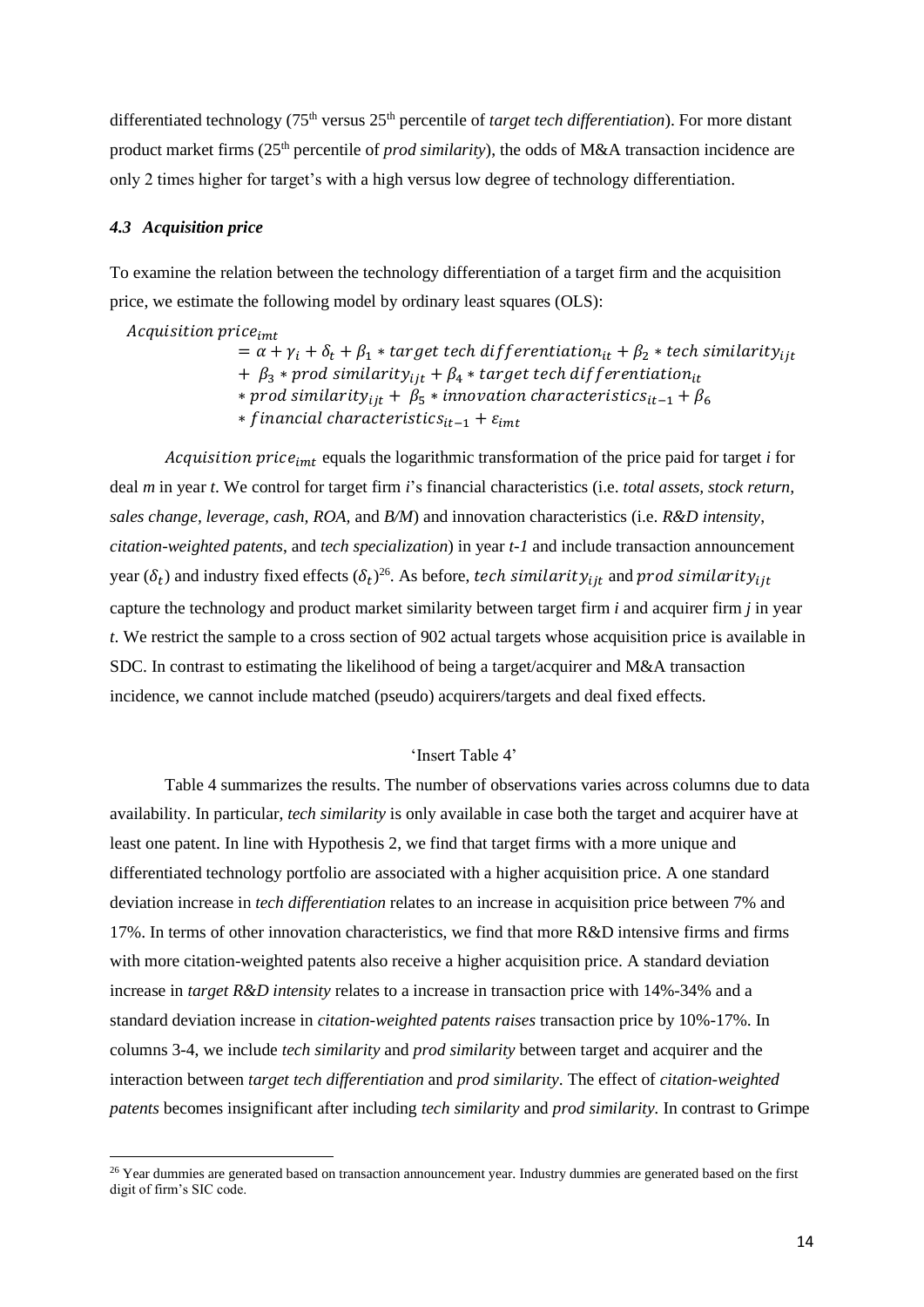and Hussinger (2014), we fail to find a significant relation between *tech similarity* and *acquisition price*. In line with Alperovych at al. (2021), we find that acquirers pay a higher price for targets which are more distant in the product market than for targets that are close product market rivals. This result is also consistent with Custódio and Metzger (2013) who show that CEOs of acquiring firms with prior experience in the target's product industry can negotiate a better deal and pay a lower premium for the target. Nevertheless, the interaction between *target tech differentiation* and *prod similarity* is positive and significant at  $p=0.086$ . The acquisition price paid by close product market firms (75<sup>th</sup>) percentile of *prod similarity*) is 28% higher for targets with unique and differentiated technology versus targets with less differentiated technology (75<sup>th</sup> versus 25<sup>th</sup> percentile of *tech differentiation*). By contrast, the acquisition price paid by distant product market firms (25<sup>th</sup> percentile of *prod similarity*) is only 17% higher for targets with a high versus low degree of technology differentiation. This finding supports Hypothesis 4 that a unique and differentiated technology portfolio is particularly valuable for close product market rivals.

## **5. Discussion and conclusion**

Whereas prior work predominantly focused on the relation between product market competition and M&A deals, we study how firm competition and differentiation in technology space relates to M&A transactions. Collecting an economy wide dataset of all M&A transactions involving US public firms between 1984 and 2006, and developing a new text-based method to map each firm's competitive position in technology space and to measure the uniqueness and differentiation of a firm's technology portfolio relative to all other firms, we show that technology pioneering firms – with a high R&D intensity and a differentiated technology portfolio – are more likely to become targets while less strong innovating firms – with a lower R&D intensity and a smaller and less differentiated technology portfolio – are more likely to be acquirers. In addition, we illustrate that firms with unique and differentiated technology are particularly targeted by close competitors in the product market and receive a higher acquisition price, particularly in case of M&As with close product market firms. Together, our findings illustrate that a firm's competitive position and differentiation in technology space is a key driver of M&A transaction incidence and transaction value, especially for close competitors in the product market.

#### **6. References**

Adegbesan JA. 2009. On the origins of competitive advantage: strategic factor markets and heterogeneous resource complementarity. *Academy of Management Review* 34(3): 463–475.

Aharonson, B. S., Schilling, M. A., (2016). Mapping the Technological Landscape: Measuring Technology Distance, Technological Footprints, and Technology Evolution. *Research Policy*, 45(1), 81-96.

Ahuja, G., Katila, R., (2001). Technological Acquisitions and the Innovation Performance of Acquiring Firms: A Longitudinal Study. *Strategic Management Journal*, 22,197-220.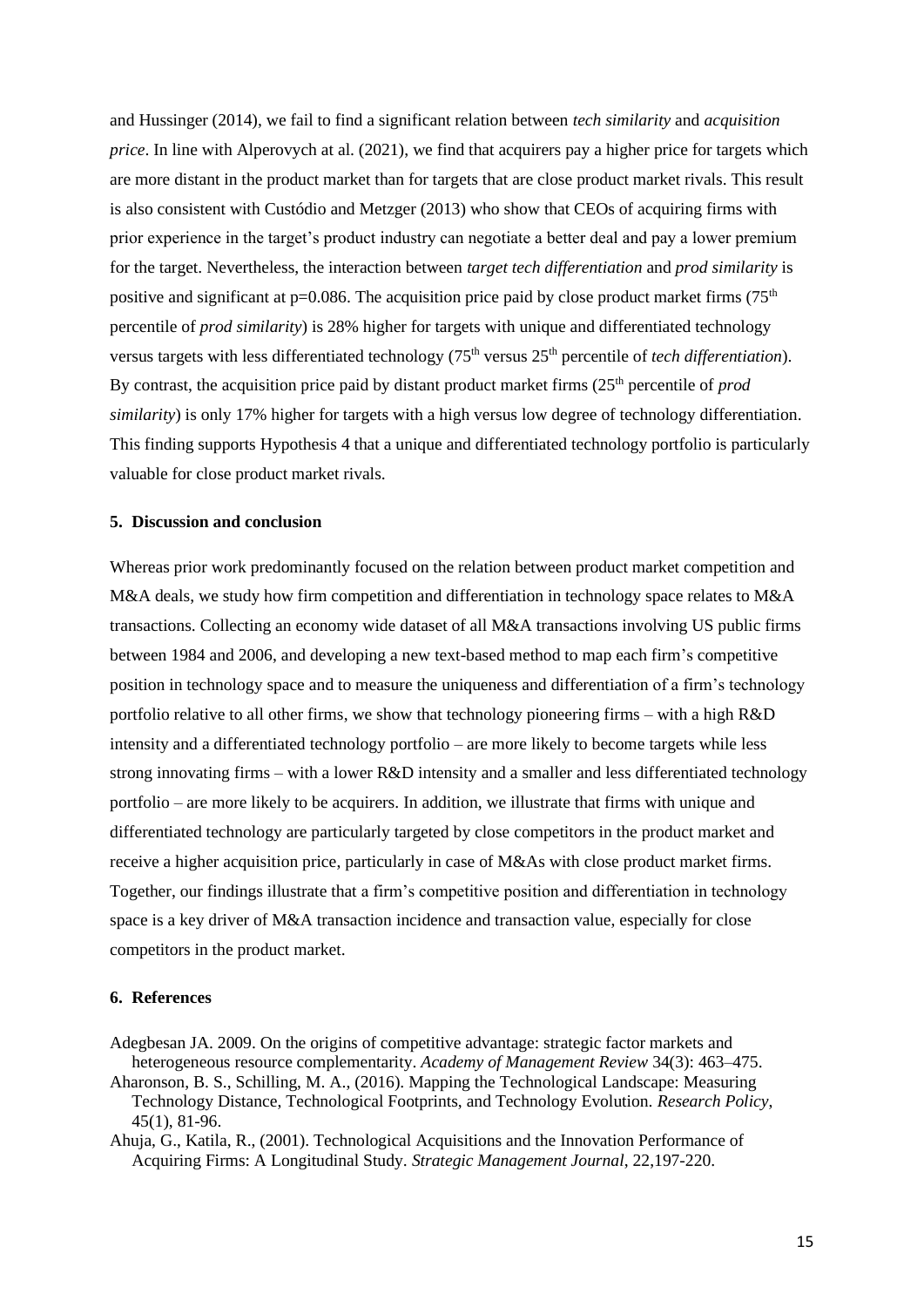- Alperovych, Y., Cumming, D., Czellar, V., & Groh, A. (2021). M&A rumors about unlisted firms. Forthcoming *Journal of Financial Economics*.
- Arora, A., Gambardella, A., (1990). Complementarity and External Linkages: The Strategies of The Large Firms in Biotechnology. *The Journal of Industrial Economics*, 38(4), 361-379.
- Arora, A., Fosfuri, A., Gambardella, A., (2001). Markets for Technology and Their Implications for Corporate Strategy. *Industrial and Corporate Change*, 10(2),419-452.
- Arora, A., Belenzon, S., Patacconi, A., (2018). The Decline of Science in Corporate R&D. *Strategic Management Journal*, 39(1), 3-32.
- Arora, A., Belenzon, S., & Sheer, L. (2021). Matching Patents to Compustat Firms, 1980–2015: Dynamic Reassignment, Name Changes, and Ownership Structures. *Research Policy*, 50(5), 104217.
- Arts, S., Cassiman, B., & Gomez, J.C., (2018). Text Matching to Measure Patent Similarity. *Strategic Management Journal*, 39(1), 62-84.
- Arts, S., Hou, J., & Gomez, J.C. (2021). Natural Language Processing to Identify the Creation and Impact of New Technologies in Patent Text: Code, Data, and New Measures. *Research Policy*, 50(2), 104144.
- Arts, S., Cassiman, B., & Hou, J., (2021). Technology Differentiation and Firm Performance. *Working Paper*.
- Baker, J. B., Bresnahan, T. F., (1985). The Gains from Merger or Collusion in Product-Differentiated Industries. *Journal of Industrial Economics*, 33(4), 427-444.
- Barney, J. (1986). Organizational Culture: Can It Be a Source of Sustained Competitive Advantage? *The Academy of Management Review*, 11(3), 656-665.
- Barney, J., (1991). Firm Resources and Sustained Competitive Advantage. *Journal of Management*, 17(1), 99-120.
- Belenzon, S., Patacconi, A., Zarutskie, R., (2016). Married to the Firm? A Large-Scale Investigation of the Social Context of Ownership. *Strategic Management Journal*, 37, 2611-2638.
- Bena, J., Li, K., (2014). Corporate Innovation and Mergers and Acquisitions. *Journal of Finance*, 69(5), 1923-1960.
- Cassiman, B., Colombo, M.G., Garrone, P., Veugelers, R., (2005). The Impact of M&A on the R&D Process: An Empirical Analysis of the Role of Technological- and Market-Relatedness. *Research Policy*, 34, 195-220.
- Chen, I. J., Hsu, P. H., Officer, M. S., & Wang, Y. (2020). The Oscar Goes to…: High-Tech Firms' Acquisitions in Response to Rivals' Technology Breakthroughs. *Research Policy*, 49(7), 104078.
- Cunningham, C., Ederer, F., & Ma, S. (2021). Killer Acquisitions. *Journal of Political Economy*, 129(3), 649-702.
- Custódio, C., & Metzger, D. (2013). How do CEOs matter? The effect of industry expertise on acquisition returns. The Review of Financial Studies, 26(8), 2008-2047.
- Custódio, C., Ferreira, M. A., & Matos, P., (2019). Do General Managerial Skills Spur Innovation? *Management Science*, 65(2), 459-476.
- Fitzgerald, T., Balsmeier, B., Fleming, L., & Manso, G., (2021). Innovation Search Strategy and Predictable Returns. *Management Science*, 67(2), 1109-1137*.*
- Greene, H.W., (2018). Econometric Analysis. Stern School of Business, New York University.
- Grimpe, C., & Hussinger, K. (2008). Pre-empting technology competition through firm acquisitions. Economics Letters, 100(2), 189-191.
- Grimpe, C., Hussinger, K., (2014). Resource Complementarity and Value Capture in Firm Acquisitions: The Role of Intellectual Property Rights. *Strategic Management Journal*, 35(12), 1762-1780.
- Guadalupe, M., Kuzmina, O., & Thomas, C., (2012). Innovation and Foreign Ownership. *American Economic Review*, 102(7), 3594-3627.
- Hagedoorn, J., Duysters, G., (2002). The Effect of Mergers and Acquisitions on the Technological Performance of Companies in A High-Tech Environment. *Technology Analysis & Strategic Management*, 14(1), 67-85.
- Hall, B. H., Jaffe, A. B., & Trajtenberg, M., (2005). Market Value and Patent Citations. *The RAND Journal of Economics*, 36(1), 16-38.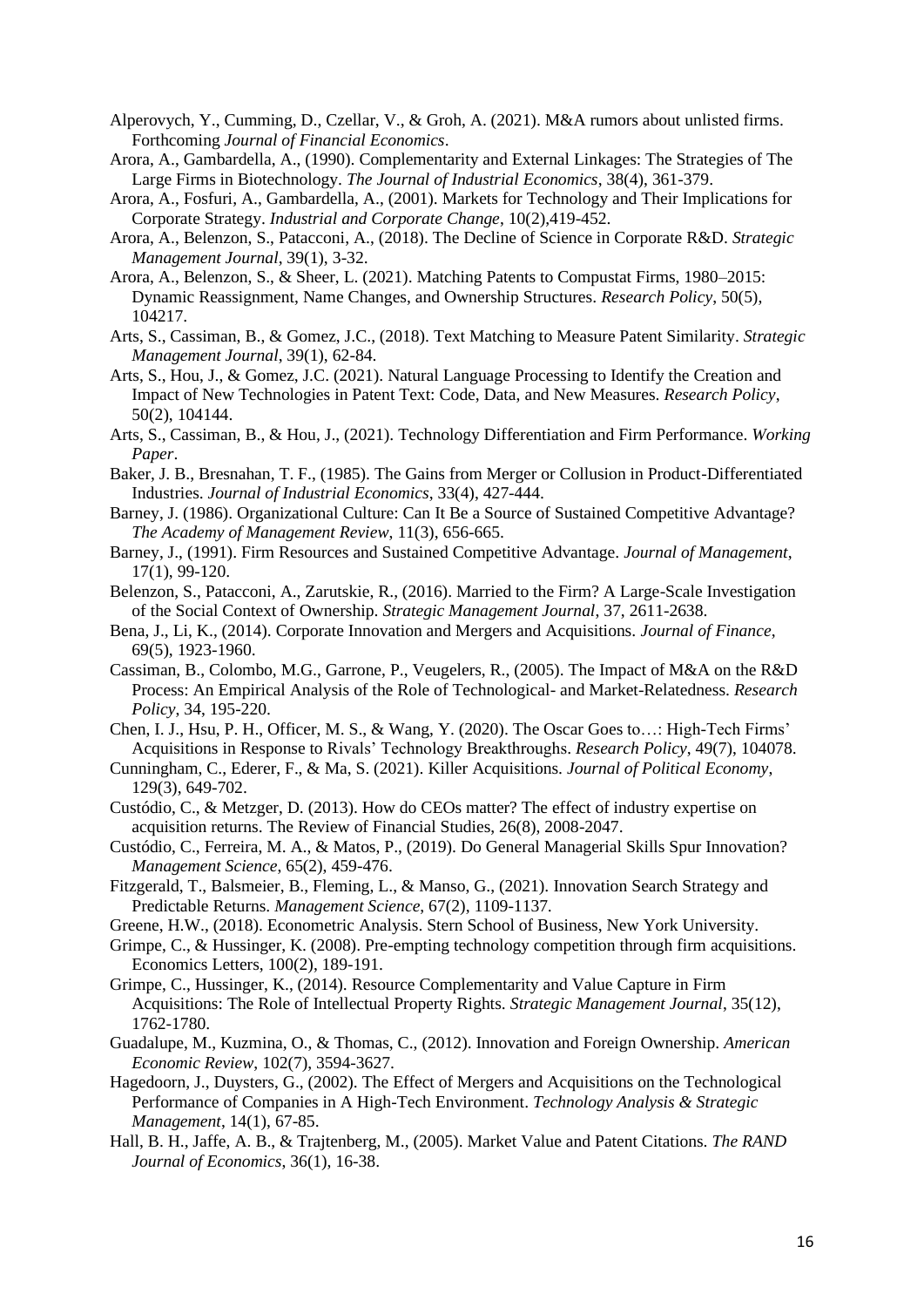- Hall, B. H., Helmers, C., Rogers, M., & Sena, V., (2014). The Choice between Formal and Informal Intellectual Property: A Review. *Journal of Economic Literature*, 52(2), 375-423.
- Haucap, J., Rasch, A., & Stiebale, J., (2019). How Mergers Affect Innovation: Theory and Evidence*. International Journal of Industrial Organization*, 63, 283-325.
- Hernandez, E., Shaver, J. M., (2019). Network Synergy. *Administrative Science Quarterly*, 64(1), 171- 202.
- Hirshleifer, D., Hsu, P., & Li, D., (2018). Innovative Originality, Profitability, and Stock Return. *The Review of Financial Studies*, 31(7), 2553-2605.
- Hoberg, G., Philips, G., (2010). Product Market Synergies and Competitionin Mergers and Acquisitions: A Text-Based Analysis. *The Review of Financial Studies*, 23(10), 3773-3811.
- Hoberg, G., Philips, G. (2016). Text-Based Network Industries and Endogenous Product Differentiation. *Journal of Political Economy*, 124(5), 1423-1465.
- Hoberg, G., Philips, G. (2021). Scope, Scale and Competition: The 21st Century Firm. *Working Paper*.
- Marki, M., Hitt, M. A., Lane, P. J., (2010). Complementary Technologies, Knowledge Relatedness, and Invention Outcomes in High Technology Mergers and Acquisitions. *Strategic Management Journal*, 31, 602-628.
- Ornaghi, C., (2009). Positive Assortive Merging. *Journal of Economics & Management Strategy*, 18(2), 323-346.
- Peteraf, M. A., (1993). The Cornerstones of Competitive Advantage: A Resource-Based View. *Strategic Management Journal*, 14(3), 179-191.
- Phene, A., Tallman, S., Almeida, P., (2012). When Do Acquisitions Facilitate Technological Exploration and Exploitation? *Journal of Management*, 38(3), 753-783.
- Philips, G. M., Zhdanov, A., (2013). R&D and the Incentives from Merger and Acquisition Activity. *Review of Financial Studies*, 26(1), 34-78.
- Righi, C., Simcoe, T. (2019). Patent Examiner Specialization. *Research Policy*, 48(1), 137-148.
- Rothaermel, F. T., Deeds, D. L., (2004). Exploration and Exploitation Alliances in Biotechnology: A System of New Product Development. *Strategic Management Journal*, 25(3), 201-221.
- Sears, J. B., Hoetker, G., (2014). Technological Overlap: Technological Capabilities, and Resource Recombination in Technological Acquisitions. *Strategic Management Journal*, 35, 48-67.
- Seru, A., (2014). Firm Boundaries Matter: Evidence from Conglomerates and R&D Activity. *Journal of Financial Economics*, 111(2), 381-405.
- Singh, H., Montgomery, C. A., (1987). Corporate Acquisition Strategies and Economic Performance. *Strategic Management Journal*, 8(4), 377-386.
- Thompson, P., Fox-Kean M. (2005). Patent Citations and the Geography of Knowledge Spillovers: A Reassessment. *American Economic Review*: 450-460.
- Valentini, G., (2012). Measuring the Effect of M&A on Patenting Quantity and Quality. *Strategic Management Journal*, 33(3), 336-346.
- Wagner, S., & Cockburn, I. (2010). Patents and the survival of Internet-related IPOs. *Research Policy*, 39(2), 214-228.
- Wernerfelt, B., (1984). A Resource-Based View of the Firm. *Strategic Management Journal*, 5(2), 171-180.
- Yu, Y., Umashankar, N., Rao, V.R., (2016). Choosing the Right Target: Relative Preferences for Resource Similarity and Complementarity in Acquisition Choice. *Strategic Management Journal*, 37, 1808-1825.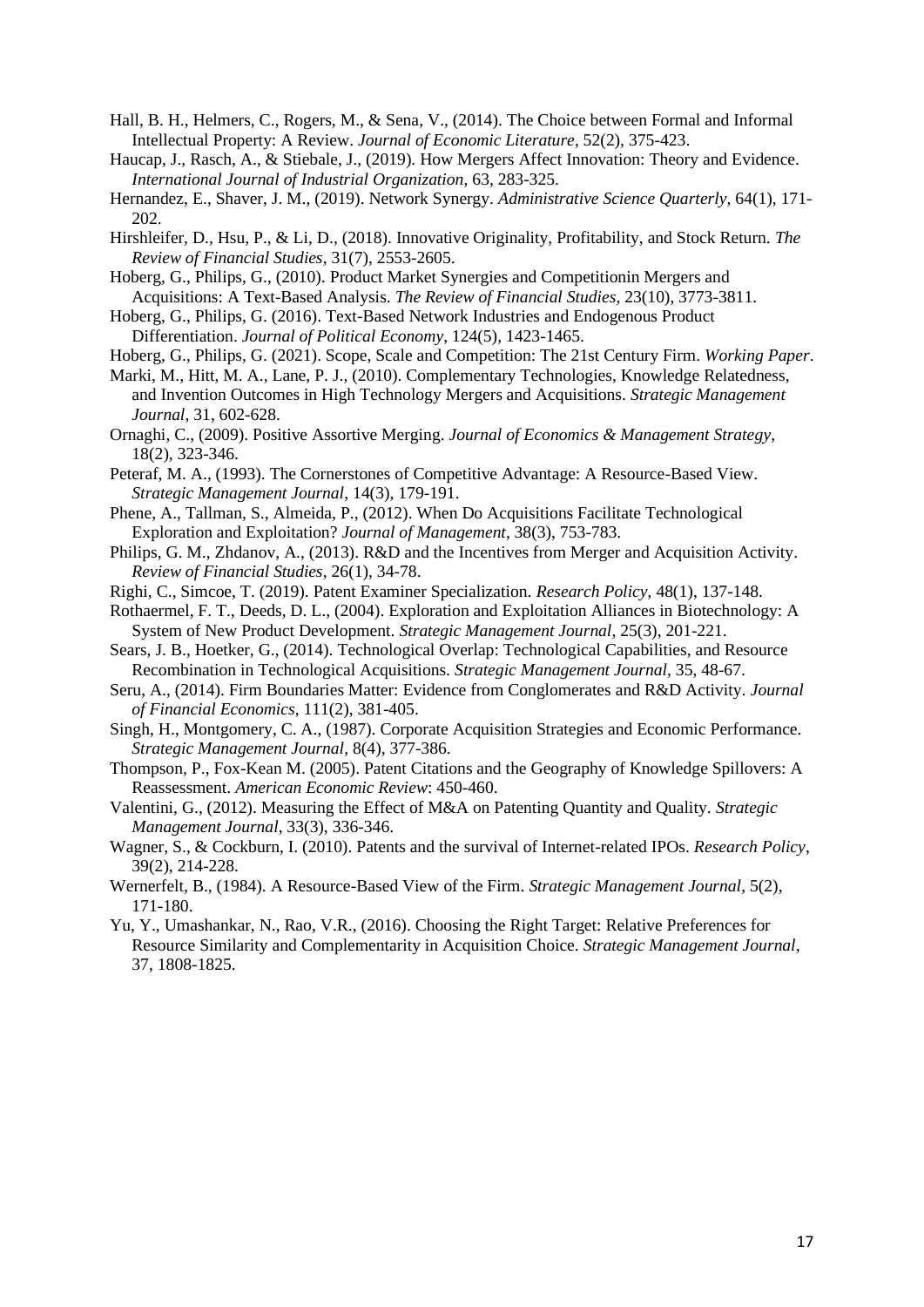# **Figure 1. Word cloud firm patent portfolios**



*Notes*: This figure illustrates the word clouds of two companies, namely First Solar Inc. (panel a) and Infinera Corporation (panel b). For each firm, we plot its top 100 most frequently used stemmed technical keywords identified from its patents granted between 1980 and 2015. Size of a word is proportional to the TF-IDF weight.



**Figure 2. Network of firms in medical equipment industry in 1998**

POSSIS MCDICAL INC

*Notes*: This network graph displays all firms from the medical equipment industry (as defined by Fama and French, 1997) in 1998 with at least 10 granted patents in their 1998 patent portfolio (i.e. filed between 1993 and 1997). Each node represents one firm, node size is proportional to the number of granted patents in the 1998 portfolio, two nodes are connected by an edge if *tech similarity* between the firms is larger than 0.35, and edge thickness is proportional to *tech similarity* between firms (thicker edge means more similar firms). Node colors represent different product market clusters based on the *prod similarity* between firms, i.e. the overlap in the 10-K product descriptions of firms, available from Hoberg and Philips (2016). Four clusters are identified based on hierarchical clustering using the Ward method, but this number is not determined by the algorithm and can change according to personal preferences. The blue cluster largely corresponds with firms in ultrasound and medical imaging devices (e.g. Acuson and ADAC Laboratories), the grey cluster largely corresponds with cardiovascular medical equipment manufacturers (e.g., Guidant and ST Jude Medical), the pink cluster largely corresponds to firms specialized in otorhinolaryngology medical equipment and implants (e.g., Respironics and Staar Surgical), and the brown cluster largely corresponds to the remaining medical equipment manufacturers active in fields such as vascular, urology, and surgical specialties (e.g. Boston Scientific and Becton Dickinson).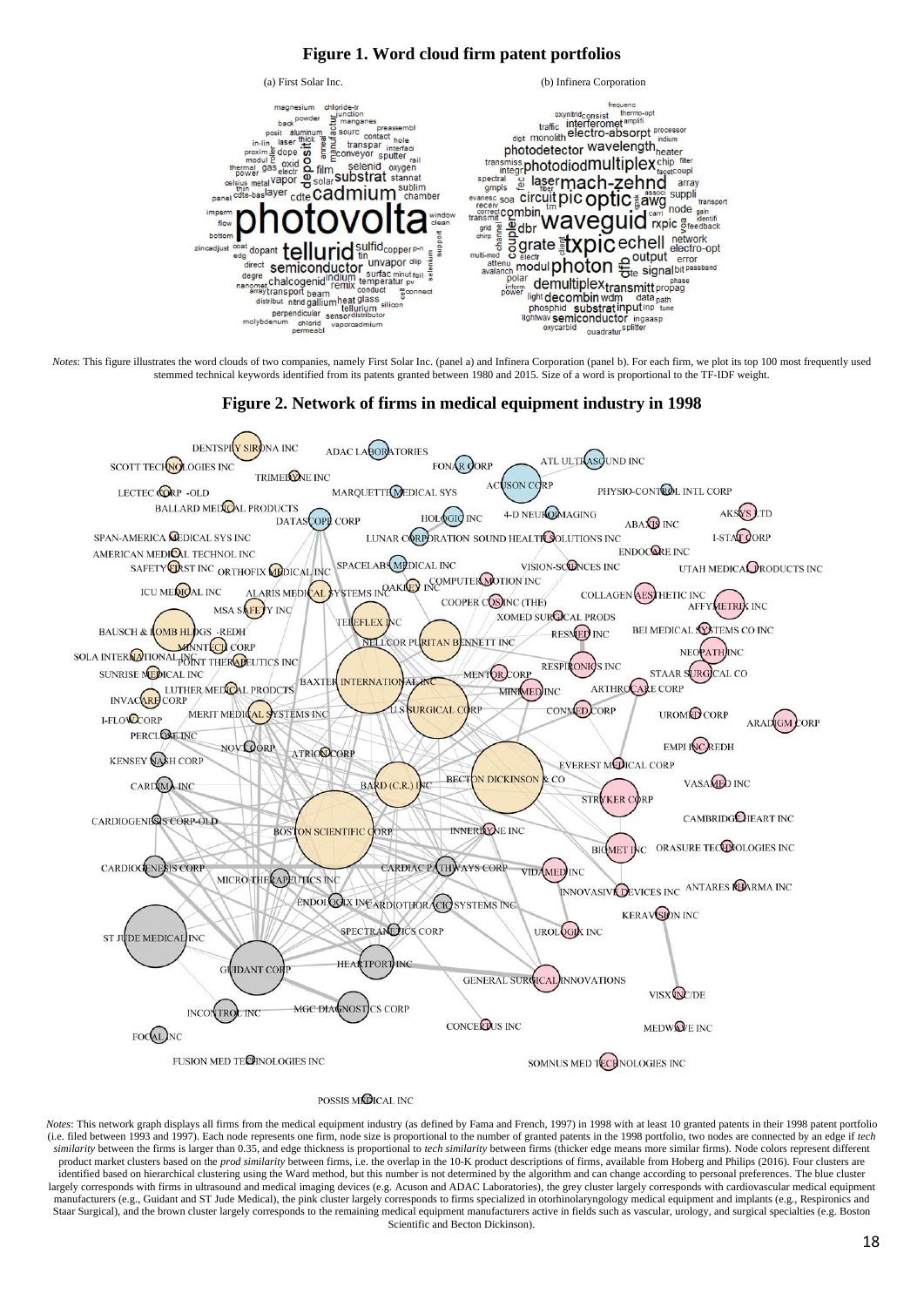## **Table 1: Descriptive statistics**

|                                 | Mean      | S.D.                         | Mean                         | S.D.      |                | T test        |
|---------------------------------|-----------|------------------------------|------------------------------|-----------|----------------|---------------|
| Panel A                         | Targets   |                              | <b>Pseudo Targets</b>        |           | $\mathfrak{t}$ | Pr( T  >  t ) |
| Tech differentiation            | 0.946     | 0.030                        | 0.945                        | 0.028     | $-1.374$       | 0.1697        |
| Tech differentiation (class)    | 0.960     | 0.025                        | 0.958                        | 0.026     | $-2.027$       | 0.0427        |
| Tech differentiation (subclass) | 0.996     | 0.005                        | 0.996                        | 0.006     | $-1.940$       | 0.0525        |
| Tech differentiation (citation) | 0.996     | 0.058                        | 0.998                        | 0.038     | 1.094          | 0.2743        |
| R&D intensity                   | 11.741    | 12.686                       | 11.527                       | 11.962    | $-0.459$       | 0.6462        |
| Citation-weighted patents       | 171.543   | 711.158                      | 150.177                      | 456.635   | $-1.047$       | 0.2951        |
| Tech specialization             | 0.486     | 0.320                        | 0.466                        | 0.302     | $-1.667$       | 0.0956        |
| <b>Total</b> assets             | 784.532   | 1,793.906                    | 525.560                      | 1,329.872 | $-4.623$       | 0.0000        |
| Sales change                    | 15.882    | 63.533                       | 30.595                       | 101.713   | 4.090          | 0.0000        |
| <b>ROA</b>                      | 2.265     | 25.357                       | 1.521                        | 24.509    | $-0.784$       | 0.4330        |
| Leverage                        | 17.739    | 18.941                       | 15.779                       | 19.524    | $-2.634$       | 0.0085        |
| Cash                            | 24.831    | 23.378                       | 29.964                       | 26.544    | 5.184          | 0.0000        |
| B/M                             | 0.560     | 0.504                        | 0.516                        | 0.492     | $-2.299$       | 0.0215        |
| Stock return                    | $-5.939$  | 61.022                       | 2.939                        | 72.043    | 3.328          | 0.0009        |
| Panel B                         | Acquirers |                              | Pseudo Acquirers             |           | $\mathfrak{t}$ | Pr( T  >  t ) |
| Tech differentiation            | 0.924     | 0.042                        | 0.932                        | 0.034     | 12.664         | 0.0000        |
| Tech differentiation (class)    | 0.953     | 0.027                        | 0.956                        | 0.027     | 6.689          | 0.0000        |
| Tech differentiation (subclass) | 0.994     | 0.008                        | 0.995                        | 0.011     | 4.124          | 0.0000        |
| Tech differentiation (citation) | 0.999     | 0.021                        | 0.998                        | 0.041     | $-1.645$       | 0.0999        |
| R&D intensity                   | 7.919     | 7.725                        | 9.074                        | 8.410     | 8.063          | 0.0000        |
| Citation-weighted patents       | 1,587.857 | 6,074.662                    | 482.209                      | 1,976.231 | $-18.233$      | 0.0000        |
| Tech specialization             | 0.361     | 0.304                        | 0.384                        | 0.291     | 4.495          | 0.0000        |
| <b>Total</b> assets             | 3,324.345 | 7,015.476                    | 1,395.928                    | 3,767.917 | $-23.148$      | 0.0000        |
| Sales change                    | 32.842    | 84.815                       | 24.132                       | 79.406    | $-6.202$       | 0.0000        |
| <b>ROA</b>                      | 11.744    | 15.016                       | 8.369                        | 16.794    | $-11.862$      | 0.0000        |
| Leverage                        | 15.259    | 16.339                       | 16.576                       | 18.342    | 4.243          | 0.0000        |
| Cash                            | 25.121    | 22.909                       | 26.747                       | 23.925    | 3.953          | 0.0001        |
| B/M                             | 0.417     | 0.337                        | 0.482                        | 0.429     | 9.274          | 0.0000        |
| Stock return                    | 25.614    | 84.113                       | 11.056                       | 77.854    | $-10.539$      | 0.0000        |
| Panel C                         |           | <b>Acquirer-Target Pairs</b> | Pseudo Acquirer-Target Pairs |           | $\mathfrak{t}$ | Pr( T  >  t ) |
| Tech similarity                 | 0.259     | 0.173                        | 0.170                        | 0.151     | $-9.432$       | 0.0000        |
| Prod similarity                 | 0.141     | 0.091                        | 0.094                        | 0.064     | $-10.987$      | 0.0000        |
| Same state                      | 0.280     | 0.450                        | 0.170                        | 0.375     | $-4.651$       | 0.0000        |

*Notes:* This table reports the descriptive statistics of actual acquirers and target firms as well as pseudo firms. We only include the deal if both acquirer and target are covered by Compustat/CRSP and filed at least one patent in the five-year window before the announcement of the deal. ROA, R&D intensity, Sales change, Leverage, Cash, and Stock return are measured experimental and the state of the state of the state of the state of the state of the state of the state of the state of the state of the state of the state of the state of the state of the state of the state of the state observations after 1989 (inclusively). Hence, statistics reported in Panel C are based on deals whose *prod similarity* measures of acquirer-target pairs and at least one pseudo acquirer-target pairs are available. Definitions of variables are in Table A.2 in Appendix. Patent data are collected from DISCERN patent database. \*, \*\*, and \*\*\* indicates significance at the 10%, 5%, and 1% level, respectively.

#### **Table 2: Likelihood of being a target or acquirer**

|                                    | Target     |                      |             |             | Acquirer    |             |             |             |
|------------------------------------|------------|----------------------|-------------|-------------|-------------|-------------|-------------|-------------|
|                                    | (1)        | (2)                  | (3)         | (4)         | (5)         | (6)         | (7)         | (8)         |
| Tech differentiation               | 7.856**    |                      |             |             | $-8.658***$ |             |             |             |
|                                    | (3.123)    |                      |             |             | (1.278)     |             |             |             |
| Tech differentiation (class)       |            | 0.159                |             |             |             | $-4.304**$  |             |             |
|                                    |            | (2.666)              |             |             |             | (1.985)     |             |             |
| Tech differentiation (subclass)    |            |                      | 11.094      |             |             |             | $-0.587$    |             |
|                                    |            |                      | (10.578)    |             |             |             | (1.566)     |             |
| Tech differentiation (citation)    |            |                      |             | $-0.654$    |             |             |             | $1.822***$  |
|                                    |            |                      |             | (0.690)     |             |             |             | (0.508)     |
| R&D intensity                      | $3.007***$ | $3.109***$           | $3.118***$  | $3.092***$  | $-1.715***$ | $-1.829***$ | $-1.690***$ | $-1.683***$ |
|                                    | (0.605)    | (0.606)              | (0.606)     | (0.606)     | (0.368)     | (0.375)     | (0.369)     | (0.368)     |
| Citation-weighted patents          | $-0.049$   | $-0.124***$          | $-0.116***$ | $-0.123***$ | $-0.066***$ | 0.014       | 0.019       | 0.017       |
|                                    | (0.048)    | (0.038)              | (0.039)     | (0.038)     | (0.022)     | (0.019)     | (0.018)     | (0.018)     |
| Tech specialization                | 0.094      | 0.233                | 0.218       | 0.234       | 0.148       | 0.041       | $-0.082$    | $-0.075$    |
|                                    | (0.183)    | (0.190)              | (0.177)     | (0.176)     | (0.101)     | (0.109)     | (0.095)     | (0.095)     |
| Deal fixed effects                 | <b>Yes</b> | Yes                  | Yes         | <b>Yes</b>  | <b>Yes</b>  | <b>Yes</b>  | <b>Yes</b>  | Yes         |
| Number of observations             | 3.629      | 3,629                | 3,629       | 3,629       | 17.627      | 17,627      | 17.627      | 17,627      |
| Number of actual acquirers/targets | 903        | 903                  | 903         | 903         | 4,415       | 4,415       | 4,415       | 4,415       |
| Number of pseudo acquirers/targets | 2,726      | 2,726                | 2,726       | 2.726       | 13,212      | 13,212      | 13,212      | 13,212      |
| 11                                 | $-1110$    | $-1113$              | $-1113$     | $-1113$     | $-4644$     | $-4661$     | $-4667$     | $-4664$     |
| pseudo r2                          | 0.079      | 0.077                | 0.077       | 0.077       | 0.209       | 0.206       | 0.205       | 0.205       |
|                                    |            | Marginal effects (%) |             |             |             |             |             |             |
| Tech differentiation               | 25.159     |                      |             |             | $-37.031$   |             |             |             |
| Tech differentiation (class)       |            | 0.413                |             |             |             | $-12.284$   |             |             |
| Tech differentiation (subclass)    |            |                      | 6.457       |             |             |             | $-0.620$    |             |
| Tech differentiation (citation)    |            |                      |             | $-2.912$    |             |             |             | 6.948       |
| R&D intensity                      | 44.079     | 45.872               | 46.039.     | 45.577      | $-15.219$   | $-16.307$   | $-14.980$   | $-14.908$   |
| Citation-weighted patents          | $-8.309$   | $-22.200$            | $-20.603$   | $-21.985$   | $-14.098$   | 2.834       | 3.826       | 3.569       |
| Tech specialization                | 2.922      | 7.404                | 6.909       | 7.425       | 4.470       | 1.213       | $-2.443$    | $-2.239$    |

*Notes*: The upper panel of the table reports coefficient estimates from conditional logit regression. An target (acquirer) can enter the sample if both itself and its pseudo firms are covered by Compustat/CRSP and filed at least one patent in the five-year period prior to the deal announcement. The dependent variable is equal to one for the actual acquiring firms (target firms), and zero for the pseudo firms. Control variables include *Total assets, Stock return, Sales change, Leverage, Cash, ROA, and B/M*. Variables *Total assets* and *Citation weighted patents* are in natural logarithms. ROA, Sales change, R&D intensity, Total assets, Leverage, Cash, B/M, and Stock return are winsorized at levels of 1% and 99%. Definitions of variables are provided in the Appendix. Robust standard errors (clustered at the deal level) are reported in parentheses. \*, \*\*, and \*\*\* denotes significance at the 10%, 5%, and 1% level, respectively. The bottom panel of the table reports the marginal effects which equals the odds ratio change caused by one standard deviation increase of the corresponding variables.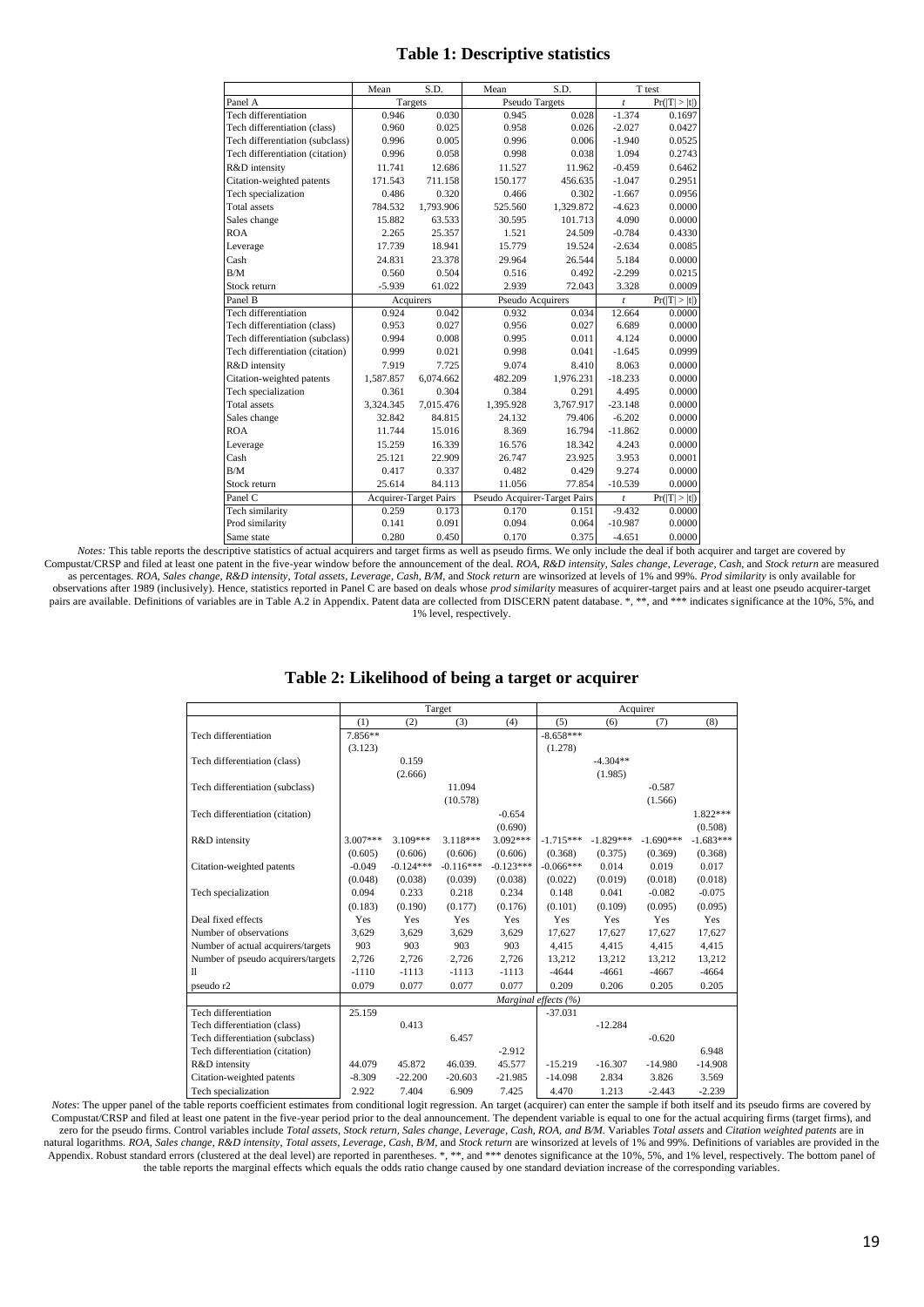|                                                                                                                   | (1)                  | (2)                  | (3)              |
|-------------------------------------------------------------------------------------------------------------------|----------------------|----------------------|------------------|
| Target characteristics                                                                                            |                      |                      |                  |
| Target tech differentiation                                                                                       | 14.043***            | 36.943***            | 38.031***        |
|                                                                                                                   | (4.702)              | (7.593)              | (7.716)          |
| Target R&D intensity                                                                                              | $2.134***$           | 1.974*               | $2.100**$        |
|                                                                                                                   | (0.767)              | (1.049)              | (1.054)          |
| Target citation-weighted patents                                                                                  | $-0.009$             | $-0.183*$            | $-0.170*$        |
|                                                                                                                   | (0.071)              | (0.094)              | (0.094)          |
| Target tech specialization                                                                                        | $-0.254$             | $-0.130$             | $-0.106$         |
|                                                                                                                   | (0.294)              | (0.384)              | (0.384)          |
| Acquirer characteristics                                                                                          |                      |                      |                  |
|                                                                                                                   | $-16.219***$         | $-15.921***$         | $-15.687***$     |
| Acquirer tech differentiation                                                                                     |                      |                      |                  |
| Acquirer R&D intensity                                                                                            | (4.001)<br>$2.688**$ | (5.952)<br>1.547     | (6.055)<br>1.444 |
|                                                                                                                   | (1.206)              | (1.626)              | (1.670)          |
| Acquirer citation-weighted patents                                                                                | $-0.102$             | $-0.299***$          | $-0.300***$      |
|                                                                                                                   | (0.075)              | (0.112)              | (0.114)          |
| Acquirer tech specialization                                                                                      | 0.059                | $-0.125$             | $-0.108$         |
|                                                                                                                   | (0.411)              | (0.517)              | (0.526)          |
|                                                                                                                   |                      |                      |                  |
| Acquirer-target pair characteristics                                                                              |                      |                      |                  |
| Tech similarity                                                                                                   |                      | $8.127***$           | 8.265***         |
|                                                                                                                   |                      | (1.152)              | (1.172)          |
| Prod similarity                                                                                                   |                      | 20.606***            | 20.270***        |
|                                                                                                                   |                      | (1.950)              | (1.999)          |
| Target tech differentiation * Prod similarity                                                                     |                      |                      | 95.754*          |
| Deal fixed effects                                                                                                | Yes                  | Yes                  | (52.572)<br>Yes  |
| Number of observations                                                                                            | 2,186                | 2,186                | 2,186            |
| Number of actual deals                                                                                            | 311                  | 311                  | 311              |
| Number of control deals                                                                                           | 1,875                | 1,875                | 1,875            |
| 11                                                                                                                | $-486.2$             | $-333.4$             | $-332.0$         |
| pseudo r2                                                                                                         | 0.178                | 0.437                | 0.439            |
|                                                                                                                   |                      | Marginal effects (%) |                  |
| Target characteristics                                                                                            |                      |                      |                  |
| Target tech differentiation                                                                                       | 49.735               | 189.230              | 191.772          |
| Target R&D intensity                                                                                              | 33.548               | 30.672               | 32.925           |
| Target citation-weighted patents                                                                                  | $-1.422$             | $-34.920$            | $-32.090$        |
| Target tech specialization                                                                                        | $-7.897$             | $-3.952$             | $-3.225$         |
| Acquirer characteristics                                                                                          |                      |                      |                  |
| Acquirer tech differentiation                                                                                     | $-100.641$           | $-98.086$            | $-96.107$        |
| Acquirer R&D intensity                                                                                            | 24.918               | 13.661               | 12.694           |
| Acquirer citation-weighted patents                                                                                | $-26.667$            | $-99.648$            | $-100.061$       |
| Acquirer tech specialization                                                                                      | 1.476                | $-3.130$             | $-2.684$         |
| Acquirer-target pair characteristics                                                                              |                      |                      |                  |
| Tech similarity                                                                                                   |                      | 259.373              | 267.225          |
| Prod similarity<br>onditional logit regression. A deal can enter the sample if the $M\&\Delta$ deal was announced |                      | 329.243              | 334.17           |

**Table 3: Likelihood of M&A transaction pairing**

*Notes:* The table reports coefficient estimates from conditional logit regression. A deal can enter the sample if the M&A deal was announced after 1989 (inclusively) and both the acquirer and the target and their respective pseudo firms own at least one patent in the five-year period prior to the deal announcement. The dependent variable is equal to one for the actual acquirer-target firm pair, and zero for the pseudo pairs. In case of collinearity, independent variables are centered before constructing the interaction term. Control variables include *Total assets, Stock return,*  Sales change, Leverage, Cash, ROA, B/M, R&D intensity, Citation-weighted patents, and Tech specialization of both acquirers and targets at the fiscal year end before deal announcement as well as a dummy variable which indicates whether the acquirer and target are from the same state. Variables *Total assets* and *Citation-weighted patents* are in natural logarithms. *ROA*, *Sales*  change, R&D intensity, Total assets, Leverage, Cash, B/M, and Stock return are winsorized at levels of 1% and 99%. Definitions of variables are provided in the Appendix. Robust standard errors (clustered at the deal level) are reported in parentheses. \*, \*\*, and \*\*\* denotes significance at the 10%, 5%, and 1% level, respectively. The marginal effect equals the odds ratio change caused by one standard deviation increase of the corresponding variable. If the focal variable is included in the interaction term, we calculate marginal effect as the change in odds ratio caused by one-standard-deviation increase of the focal variable while holding the other variable at its median.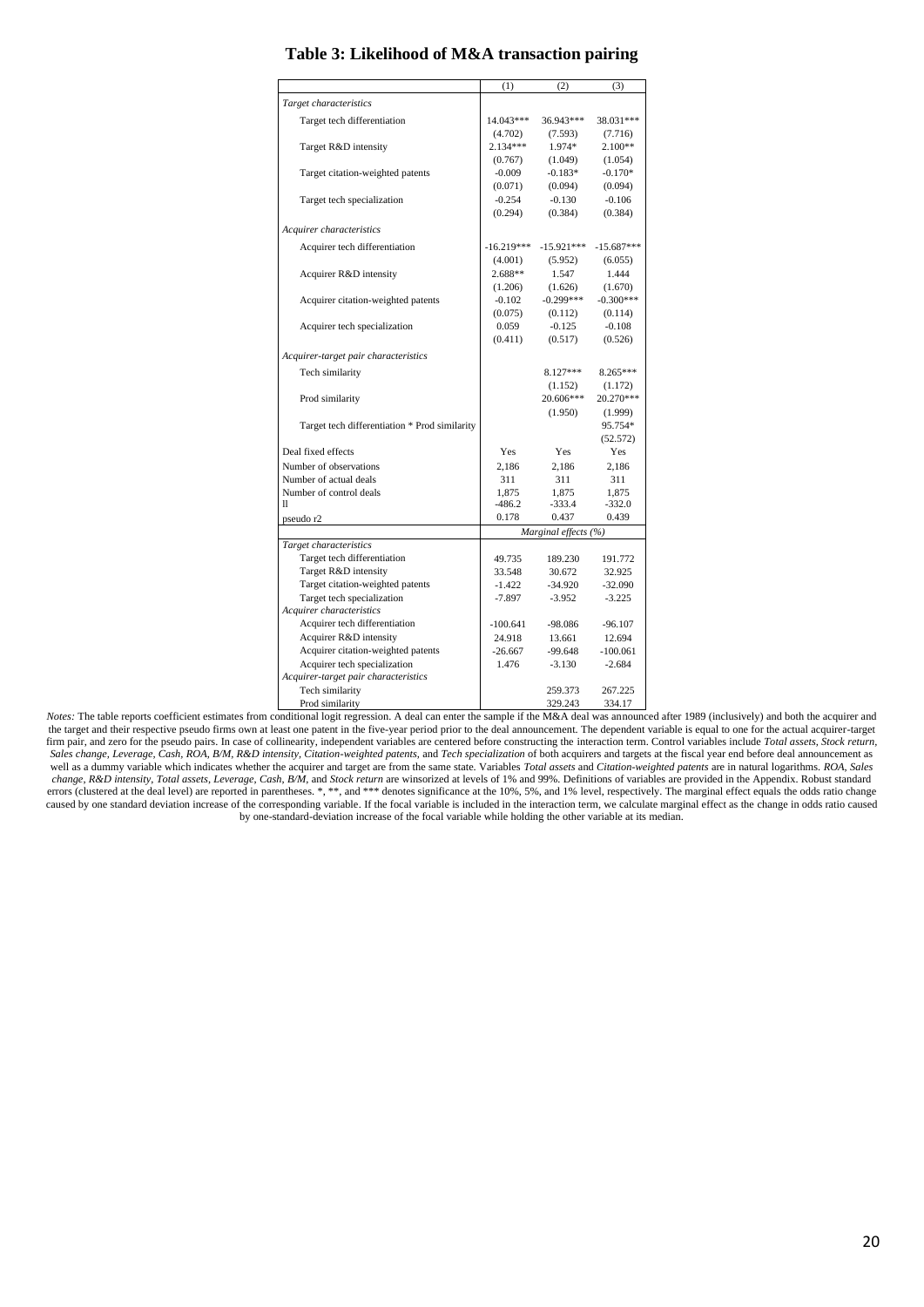# **Table 4: Acquisition price**

|                                               | (1)                  | (2)        | (3)        | (4)        |
|-----------------------------------------------|----------------------|------------|------------|------------|
| Target characteristics                        |                      |            |            |            |
| Target tech differentiation                   | $2.140*$             | $4.645*$   | $5.364**$  | 5.716**    |
|                                               | (1.155)              | (2.364)    | (2.468)    | (2.473)    |
| Target R&D intensity                          | $1.003***$           | $2.013***$ | $2.097***$ | $2.158***$ |
|                                               | (0.375)              | (0.594)    | (0.607)    | (0.612)    |
| Target citation-weighted patents              | $0.095***$           | $0.068*$   | 0.061      | 0.062      |
|                                               | (0.022)              | (0.038)    | (0.040)    | (0.040)    |
| Target tech specialization                    | $0.230**$            | 0.179      | 0.202      | 0.213      |
|                                               | (0.090)              | (0.164)    | (0.163)    | (0.163)    |
| Acquirer-target pair characteristics          |                      |            |            |            |
|                                               |                      |            |            |            |
| Tech similarity                               |                      |            | 0.240      | 0.309      |
|                                               |                      |            | (0.264)    | (0.264)    |
| Prod similarity                               |                      |            | $-0.613$   | $-0.873**$ |
|                                               |                      |            | (0.373)    | (0.375)    |
| Target tech differentiation * Prod similarity |                      |            |            | $21.661*$  |
|                                               |                      |            |            | (12.572)   |
| Year fixed effects                            | <b>Yes</b>           | <b>Yes</b> | Yes        | Yes        |
| <b>Industry fixed effects</b>                 | <b>Yes</b>           | <b>Yes</b> | Yes        | <b>Yes</b> |
| Number of observations                        | 902                  | 311        | 311        | 311        |
| r2                                            | 0.897                | 0.903      | 0.904      | 0.905      |
|                                               | Marginal effects (%) |            |            |            |
| Target characteristics                        |                      |            |            |            |
| Target tech differentiation                   | 6.583                | 13.991     | 16.325     | 16.635     |
| Target R&D intensity                          | 13.574               | 31.593     | 33.110     | 34.227     |
| Target citation-weighted patents              | 16.931               | 11.738     | 10.409     | 10.673     |
| Target tech specialization                    | 7.655                | 5.605      | 6.379      | 6.722      |
| Acquirer-target pair characteristics          |                      |            |            |            |
| Tech similarity                               |                      |            | 4.241      | 5.486      |
| Prod similarity                               |                      |            | $-5.440$   | $-6.780$   |

*Notes*: The upper panel of the table reports coefficient estimates from OLS. Column (1) is based on 902 actual targets whose *transaction value* is available. Column (2) to Column (4) are restricted to 311 actual targets whose *prod similarity* with acquirer is available. We take the natural logarithm of the dependent variable *Transaction value* in millions of 2006 constant dollars. In case of collinearity, independent variables are centered before constructing the interaction term. Control variables include *Total assets, Stock return, Sales change, Leverage, Cash, ROA,*  B/M, R&D intensity, Citation weighted patents, and Tech specialization of targets. Variables Total assets and Citation weighted patents are in natural logarithms. ROA, Sales change, R&D intensity, Total assets, Leverage, Cash, B/M, and Stock return are winsorized at levels of 1% and 99%. Industry dummies are generated based on the first digit of SIC code. Definitions of variables are provided in the Appendix. Robust standard errors are reported in parentheses. \*, \*\*, and \*\*\* denotes significance at the 10%, 5%, and 1% level, respectively. The bottom panel of the table reports the marginal effects which equal the standard deviation of the given variable times its coefficient estimated by OLS. If the focal variable is included in the interaction term, we calculate marginal effect as the response in *Transaction value* caused by one-standard-deviation increase of the focal variable while holding the other variable at its median.